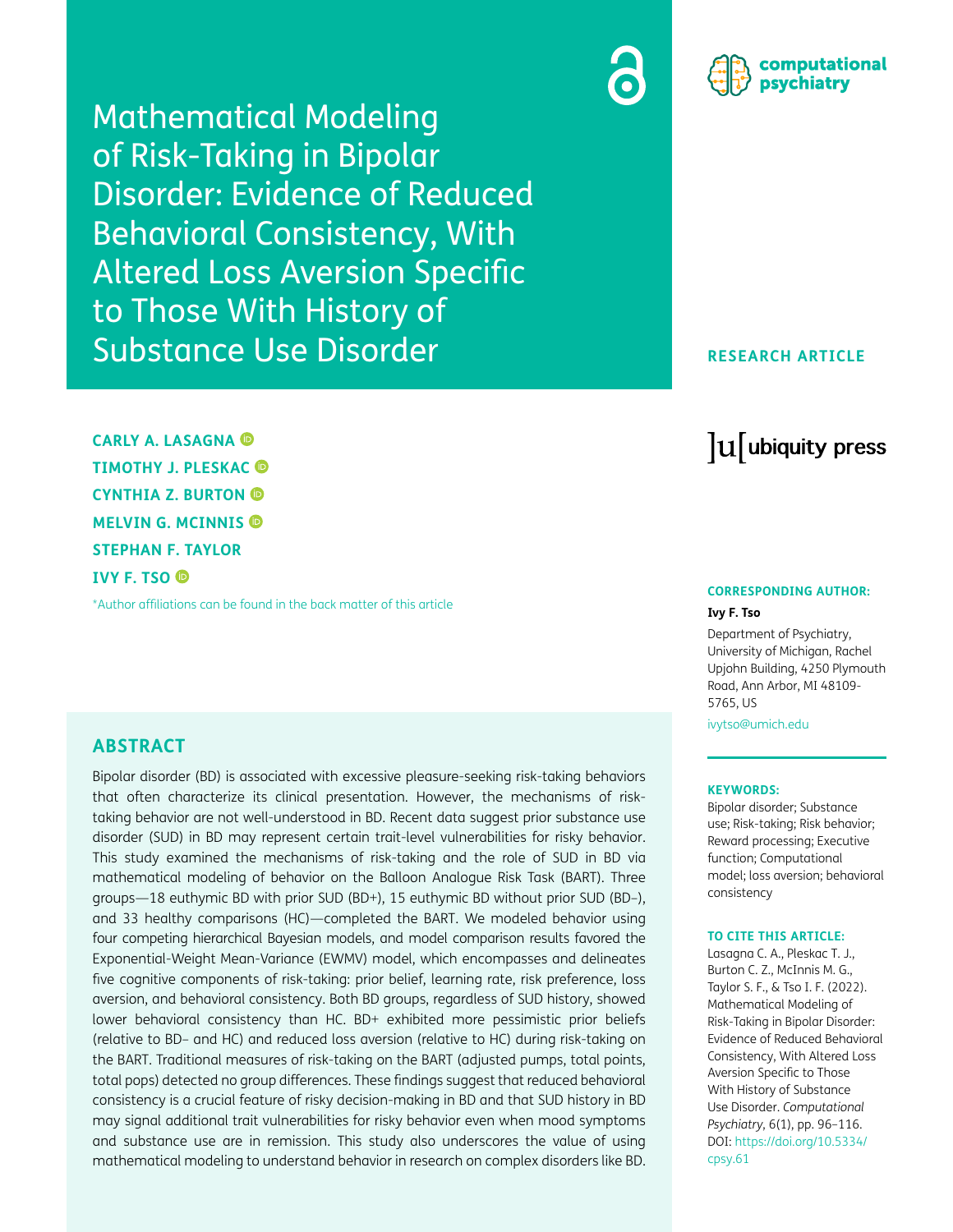Risk-taking is a central and defining feature of bipolar disorder (BD), as its clinical presentation often includes pleasure- or reward-seeking pursuits despite the potential for negative consequences. Such behaviors include greater involvement in reckless and intoxicated driving, excessive spending, and impulsive aggression ([Perroud et al., 2011](#page-19-0); [Reinharth et al., 2017](#page-19-1)), but the most prevalent of these is substance use, with an estimated 61% of individuals with BD experiencing a lifetime comorbid substance use disorder (SUD; [Cerullo & Strakowski, 2007](#page-18-0)). Although risky behaviors in BD likely have multiple etiologies, abnormalities in reward processing and impaired cognitive control are potential driving factors. However, the underlying mechanisms by which such factors determine risk-taking behavior in BD are not well understood. The present study aimed to elucidate the cognitive processes underlying risk-taking behavior in BD using a mathematical modeling approach.

# **INTRODUCTION**

## **PROCESSES UNDERLYING RISK-TAKING BEHAVIOR**

The act of risk-taking draws on a constellation of underlying processes that interact during the decision-making process ([Pleskac, 2015](#page-19-2)). It is generally understood (see [Ahn et al., 2017](#page-17-1); [Pleskac,](#page-19-3) [2008](#page-19-3); [Yechiam et al., 2005](#page-20-0) for reviews) that these consist of: (1) motivational processes that shape how rewards are evaluated and the desire to pursue a reward ([Gray, 1981](#page-18-1); [Kim & Lee, 2011](#page-18-2); [Suhr](#page-20-1) [& Tsanadis, 2007](#page-20-1); Zuckerman, 1979) or avoid consequences ([Gray, 1981](#page-18-1)); (2) cognitive control processes that enable people to appropriately modulate these drives and prepotent response styles, adapting and inhibiting behavior to achieve goals ([Diamond, 2013\)](#page-18-3), (3) prior expectations or 'mental models' that people have about the outside world, and (4) learning process that control how people learn from experience and update their prior expectations about the world. Alterations to any of these underlying processes can lead to behavior that is overly risk-seeking ([Ball et al.,](#page-17-2) [1994](#page-17-2); Hoyle et [al., 2000](#page-18-4); [Jonah, 1997](#page-18-5)), where pleasurable experience is pursued despite the potential of harm. For example, abnormally high motivation toward reward may increase tolerance of risk, altering behavioral tendencies and manifesting as risk-seeking behavior. Alternatively, a diminished ability to learn from experiences can result in individuals continuing to choose convenient or seemingly attractive options that produce losses [\(Busemeyer & Stout, 2002](#page-17-3)). Finally, executive function impairments may lead to a failure to adapt behavior to situational demands, making more erratic decisions in a way that is also (inadvertently) risk-seeking. Thus, there are various avenues to risk-taking behavior.

## **RISK-TAKING BEHAVIOR IN BD**

Considering these different pathways to risk-taking, we face a unique problem in trying to isolate the source of risky behavior in BD: individuals with BD show chronic abnormalities in several of these underlying processes. Motivational and cognitive aberrations are common across mood states, as indicated by self-reports of higher reward sensitivity ([Meyer et al., 2001;](#page-19-4) Salavert et al., 2007), sensation seeking [\(Cronin & Zuckerman, 1992\)](#page-18-6) and an impaired ability to inhibit inappropriate responses [\(Martinez-Aran et al., 2004;](#page-19-5) Mur et al., 2007; [Ryan et al., 2012\)](#page-19-6). These differences would suggest that individuals with BD are more prone to risk-taking regardless of mood state. Yet, factors that may offset these vulnerabilities are also present in BD. For example, individuals with BD show greater aversion to negative consequences across mood states as indicated by self-reports [\(Meyer et al., 2001;](#page-19-4) Yechiam et al., 2008). It is possible that this would be especially evident during euthymia, exacerbated by the salience of negative consequences experienced from risky behavior in past manic episodes (which may also shape risk preferences and loss aversion over time). Limited by several methodological issues, the current literature does not offer a precise understanding of how these processes (i.e., motivation, prior experience, cognition, loss aversion) work together to result in risky behavior in BD. Below we highlight and discuss two specific issues that we attempted to address in the current study.

#### Inconsistent behavioral findings due to sample heterogeneity

In both clinical and non-clinical contexts, risk-taking behavior has been most often studied using controlled laboratory tasks theorized to tap similar processes as real-world risk-taking behaviors. Behavioral findings using this approach have been inconsistent in BD and difficult to compare across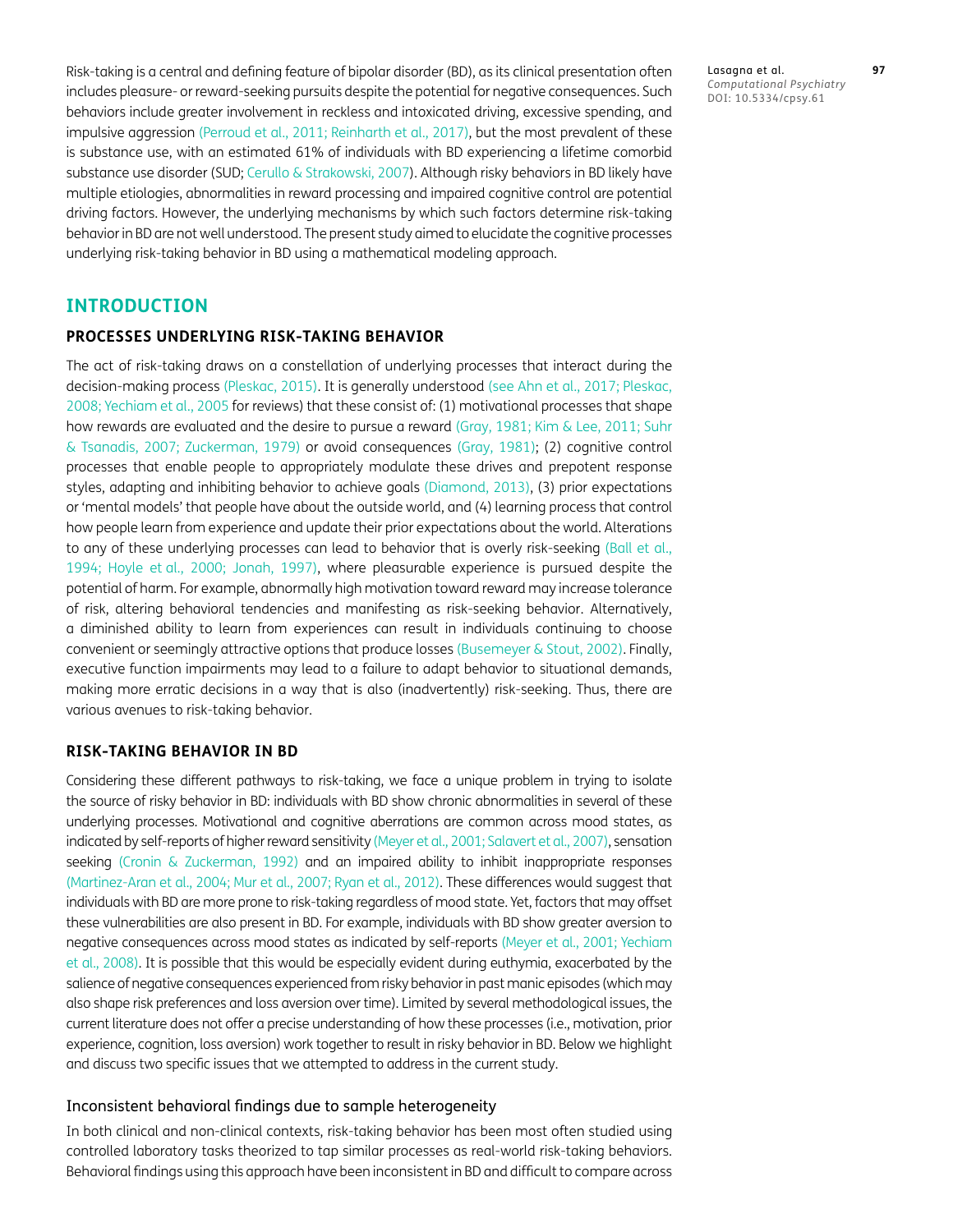studies ([Bauer et al., 2017;](#page-17-4) Hidiro**Ilu et al., 2013; Holmes et al., 2009**; [Linke et al., 2013;](#page-19-7) Ramírez-Martín et al., 2020; [Reddy et al., 2014;](#page-19-8) [Scholz et al., 2016\)](#page-19-9). One reason they have been difficult to compare is the differences in mood state between investigations (Ramírez-Martín et al., 2020). Some have studied purely euthymic samples (Hidiro**IIIu et al., 2013; Linke et al., 2013**; [Scholz et](#page-19-9) [al., 2016](#page-19-9)), while others have studied samples containing a mixture of hypo/manic, euthymic, and depressed participants ([Bauer et al., 2017;](#page-17-4) [Holmes et al., 2009;](#page-18-7) [Reddy et al., 2014](#page-19-8)). Additionally, studies often collapse together BD groups with and without prior SUD (HidiroØlu et al., 2013; [Linke](#page-19-7) [et al., 2013;](#page-19-7) [Reddy et al., 2014;](#page-19-8) [Scholz et al., 2016\)](#page-19-9) and recent evidence suggests that motivational abnormalities related to risk-taking in BD are driven by subgroups of BD with prior SUD ([Henry et](#page-18-8) [al., 2001;](#page-18-8) [Holmes et al., 2009](#page-18-7)). Without considering SUD history, it is unclear whether abnormal risk-taking behavior is an endophenotype of BD, or of a subtype with trait vulnerabilities to risky behavior, including substance use ([Frey et al., 2017](#page-18-9)).

#### Traditional measurements are insensitive to underlying mechanisms

Traditionally, laboratory behavioral studies index risk-taking with a single metric based on overall performance on gambling tasks, such as the 'average number of pumps on unpopped balloons' on the Balloon Analogue Risk Task (BART; [Lejuez et al., 2002\)](#page-18-10) or the 'number of cards' on the Columbia Card Task ([Figner et al., 2009](#page-18-11)). These metrics indicate the mean magnitude of risk behavior across trials but provide limited insight regarding the underlying cognitive processes. In BD, many underlying vulnerabilities could contribute to risk-taking behavior. For example, 'heightened risk-taking' can arise from high-risk preference, poor response inhibition, and/or low loss aversion, where alterations in all of these processes have been found in BD ([Chandler et al.,](#page-18-12) [2009](#page-18-12); [Holmes et al., 2009;](#page-18-7) [Swann et al., 2003\)](#page-20-2). Therefore, an accurate explanation of abnormal risk-taking behaviors in BD requires methods that can uncover the latent mechanisms.

## **COMPUTATIONAL MODELING AS AN ALTERNATIVE**

Computational models of risk-taking behavior have been proposed as solutions to the limitations of traditional behavioral metrics. They enable researchers to extract indicators of the underlying mechanisms of behavior from theory-linked equations and subject them to direct hypothesis testing. With computational modeling, we go from being able to identify the presence of an abnormality, to being able to explain the underlying processes it arose from. They provide a formal mechanistic understanding of behavior [\(Huys et al., 2016](#page-18-13)) that is capable of uncovering abnormalities that traditional measures are not sensitive to detect [\(Silverstein et al., 2017;](#page-20-3) [Timmer et al., 2017](#page-20-4); [Vassileva et al., 2013](#page-20-5); Yechiam et al., 2008; Zorowitz et al., 2020). In BD research, however, very few have modeled risk-related behavior in experimental contexts. Foundational work comes from Yechiam and colleagues (Yechiam et al., 2008), who modeled impulsive decision-making in BD during the Iowa Gambling Task ([Bechara et al., 1994\)](#page-17-5) using the Expectancy Valence Model [\(Busemeyer & Stout, 2002;](#page-17-3) Yechiam et al., 2008). They showed that manic-BD (relative to euthymic-BD and HC) were more inconsistent in choosing the highervalued option. This suggests that a failure to consistently adhere to a responding schema that would maximize long-term reward is likely one factor contributing to altered risk-taking in BD. Other contributing psychological processes remain to be delineated in order to gain a full understanding of what drives excessive involvement in pleasurable activities in BD [\(American](#page-17-6) [Psychiatric Association, 2013\)](#page-17-6).

## **THE PRESENT STUDY**

To probe risk-taking in BD, the present study examined behavior on the Balloon Analogue Risk Taking (BART; [Lejuez et al., 2002](#page-18-10)) in three groups: euthymic BD with prior SUD (BD+), euthymic BD without prior SUD (BD–), and healthy comparisons (HC). The BART is a computerized task devised by [Lejuez and colleagues \(2002\)](#page-18-10) to measure clinically relevant risky behavior, and performance has been shown to predict real-world risk-taking including substance use [\(Lejuez et al., 2003](#page-19-10)) and risky sexual behavior ([Lejuez et al., 2004](#page-19-11); see [Lauriola et al., 2014](#page-18-14) for meta-analysis).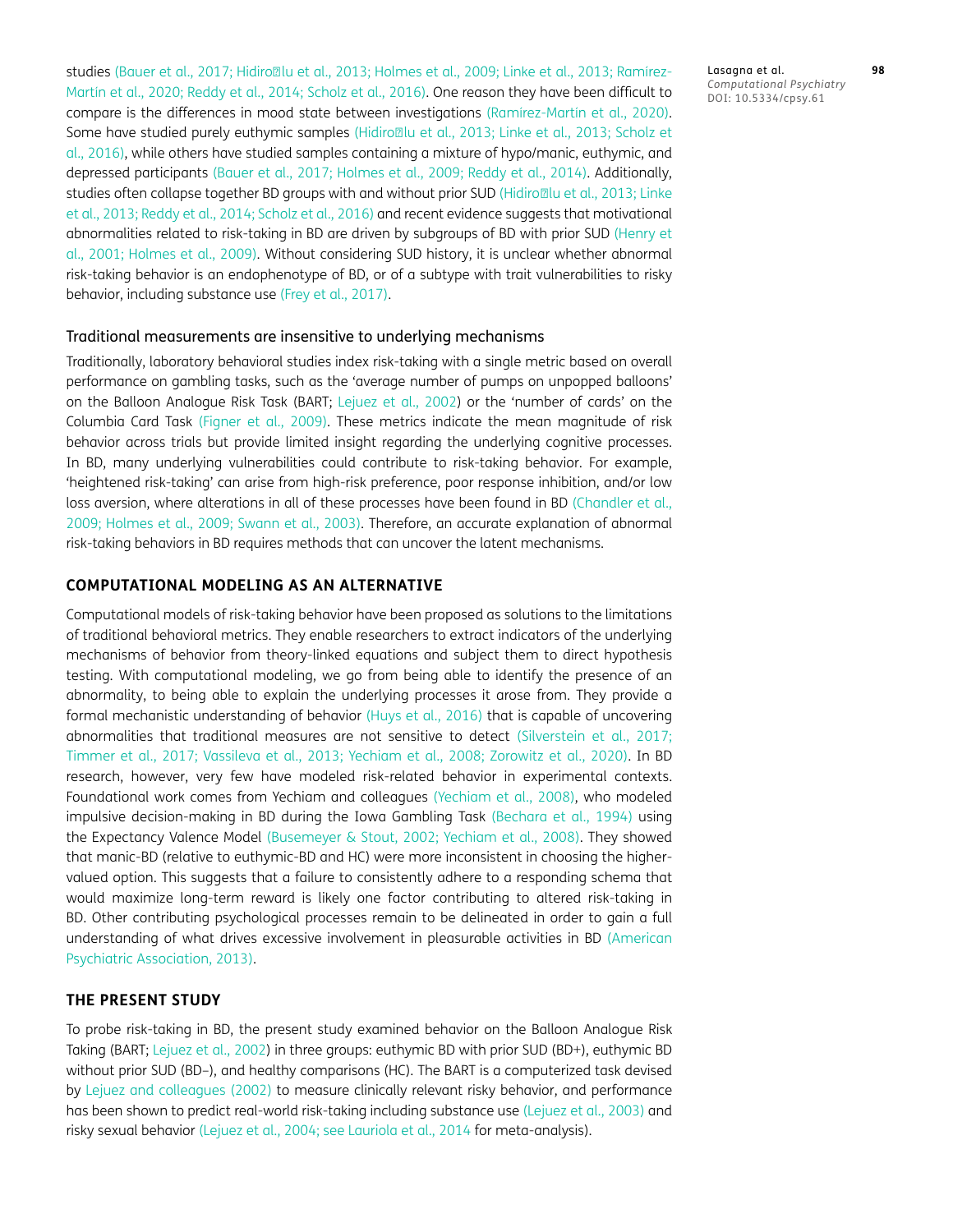During the BART, participants earn rewards by sequentially inflating virtual balloons. On any balloon, each successful pump adds to the total reward the participant can earn on the current trial. For example, at 10 points/pump, after 10 successful pumps the current balloon is worth 100 points, after 50 it is worth 5000 points, and so on. However, not all pumps are successful—if the participant pumps and the balloon bursts, they earn nothing for that balloon. Thus, pumps made on a given balloon represent a series of choices between two alternatives: (1) keep the total reward amount they have accumulated, or (2) pump the balloon and risk losing the amount accumulated in pursuit of greater potential reward. This sequential format has ecological validity because many risk-taking behaviors in the real world occur in a similar sequential manner (e.g., gambling, repeated use of illicit substances). From a theoretical perspective, behavior on the first balloon is likely determined by several processes: prior belief, risk preferences/tendencies, aversion to loss, and decision-making patterns (i.e., consistent vs erratic decision strategy). Then, as the decision-maker gains experience with the task, on subsequent balloons, we expect them to learn from experience and incorporate this into their behavior on subsequent trials.

Several computational models have been posed to characterize the cognitive processes underlying risk-taking on the BART [\(Park et al., 2021;](#page-19-12) [Pleskac, 2008](#page-19-2); van Ravenzwaaij et al., 2011; [Wallsten et al.,](#page-20-6) [2005](#page-20-6)) (for discussion see [Park et al., 2021\)](#page-19-12). Here, we focus on the novel Exponential-Weight Mean-Variance (EWMV) model [\(Park et al., 2021\)](#page-19-12), which models five constituent cognitive components of risk-taking behavior: prior belief, learning rate, risk preference, behavioral consistency, and loss aversion. We chose the EWMV model because it shows good parameter recovery, outperformed existing BART models [\(Park et al., 2021](#page-19-12); [Wallsten et al., 2005](#page-20-6)), and its parameters index various processes likely involved in risk-taking in euthymic BD (namely, risk preference, behavioral consistency, and loss aversion). Furthermore, in our current study, we subjected the EWMV to a model competition comparing its performance against several other models using leave-one-out cross validation. The EWMV equaled or outperformed the other models.

Using the EWMV we (1) assessed group differences at the mechanistic level, and (2) explored relationships between parameters and external self-report and neuropsychological measures to support the validity of those parameters. We anticipated the risk preference and loss aversion parameters of the EWMV model would capture motivational aspects of risk-taking (i.e., motivation towards reward) and that the behavioral consistency and learning rate parameters would reflect cognitive control aspects of risk-taking. As such, we expected that risk preference and loss aversion parameters would correlate with self-reported motivational measures (sensation seeking, behavioral activation/inhibition), and that behavioral consistency and learning rate parameters would correlate with executive functioning performance on neuropsychological tests. Because of previous reports of heightened self-reported reward sensitivity [\(Meyer et al., 2001;](#page-19-4) Salavert et al., 2007) and sensation seeking [\(Cronin & Zuckerman, 1992\)](#page-18-6), as well as poorer executive functioning, in BD across mood episodes ([Martinez-Aran et al., 2004](#page-19-5); Mur et al., 2007; [Ryan et al.,](#page-19-6) [2012](#page-19-6)), we hypothesized that BD would show, as indicated by model parameters, increased risk preference, reduced loss aversion, lower behavioral consistency, and lower learning rates than HC. Previous studies have also shown that, among populations with BD, more pronounced cognitive impairments [\(Levy et al., 2008;](#page-19-13) van Gorp et al., 1998) and higher self-reported reward sensitivity [\(Alloy et al., 2009](#page-17-7)) are found in those who have engaged in problematic substance use. Moreover, BD+ has been found to have greater levels of impulsivity than BD– (Swann et al., 2005). Thus, we also hypothesized in the domain of risk-taking that BD+ would exhibit more pronounced cognitive/ motivational differences than BD– would be more pronounced among relative to BD–.

# **METHODS PARTICIPANTS**

Participants were 33 individuals with BD (currently euthymic) and 32 HC. These participants were involved in a parent fMRI study, as such the sample sizes were determined by a power analysis for fMRI effect sizes (not related to the expected behavioral effect sizes of the BART). All were ages 18–55 without history of medical conditions with neurological sequelae. BD met criteria for either bipolar disorder I, II, or not otherwise specified (NOS) according to the Structured Clinical Interview for DSM-IV-TR ([First et al., 2002](#page-18-15)) (SCID-IV), and euthymic state was confirmed via clinician ratings Lasagna et al. **99** *Computational Psychiatry* DOI: 10.5334/cpsy.61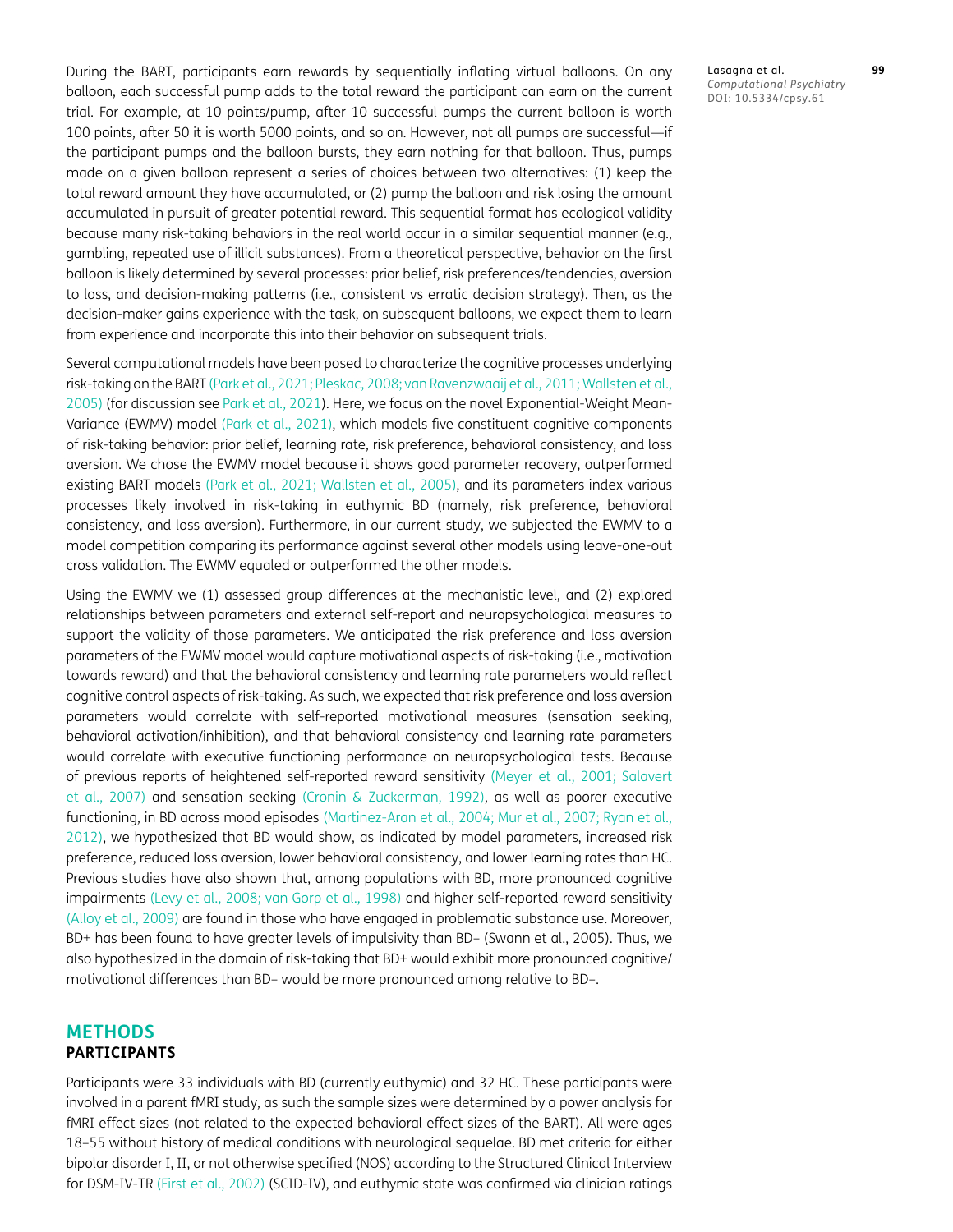(i.e., <10 on the Hamilton Depression Rating Scale [HAM-D; [Hamilton, 1960\]](#page-18-16) and <7 on the Young Mania Rating Scale [YMRS; Young et al., 1978]). Within BD, 18 met SCID-IV criteria for past substance abuse/dependence (BD+) and 15 did not (BD–). HC who had lifetime axis-I disorders (according to SCID-IV) or immediate family with bipolar/psychotic disorder(s) were excluded from the study.

#### **PROCEDURE**

This study was approved by the Institutional Review Board at the University of Michigan Medical School. All participants provided informed consent and were compensated for their time. Testing was completed in a single session in the following order: SCID and HAM-D/YMRS; BART; neuropsychological testing and self-reports.

# **MATERIALS**

# **BART**

The BART was programmed in E-Prime 2.0 Standard (PST, Inc., Pittsburgh, PA) and consisted of 6 practice and 20 experimental balloons. An example of the task presentation is displayed in [Figure 1](#page-4-0). During the BART, a simulated balloon is shown on a computer screen as represented by an image of the balloon. Pressing the "Space" bar pumped the balloon increasing the diameter of the balloon in all directions (about 2–3 mm). If the balloon did not burst, then the participant earned 100 points per pump. If the balloon did burst, then the balloon image disappeared and a message told the participant the balloon broke ([Figure 1B](#page-4-0)). If the balloon broke, then the participant lost all the points they earned for that balloon. Thus, the participant must decide when to stop pumping and collect the points earned on that balloon. Participants were deliberately given only general information about when balloons may burst (i.e., "Each balloon can pop anywhere from the first pump all the way through enough pumps to make the balloon fill the screen"). To stop and collect the points, participants had to hit "Enter." Doing so ended the balloon trial and transferred their earned points to a bank; the balloon image disappeared and a message told the participant total points they had earned for that balloon ([Figure 1A](#page-4-0)). The explosion point for each balloon was pseudorandomized over practice and experimental trials such that burst thresholds were approximately normally distributed between 1 and 128 pumps with a mean of 64 (practice breakpoints: 57, 100, 19, 93, 67, 48 [*M* = 64, *SD* = 30]; experimental breakpoints: 110, 23, 121, 94, 59, 102, 47, 16, 74, 62, 65, 56, 92, 45, 82, 35, 76, 27, 84, 10 [*M* = 64, *SD* = 31]). This process means that the probability that the balloon would burst on pump *i* given the balloon given the balloon had not burst on *i*–1 trials is: 1 / (128 – *i* +1). We used the same explosion points and sequence of breakpoints across participants.



<span id="page-4-0"></span>**Figure 1** Sample balloons for the computerized Balloon Analogue Risk Task (BART) used in the present study. Participants earned 100 points to a temporary account with each pump made (balance at bottom of screen) and 'banked' points were saved to a permanent account (balance at top of screen). Balloons were programmed to burst at unknown breakpoints. **A)** Example of trial in which the participant successfully banked points and earned a reward. **B)** Example of trial in which the balloon burst.

Lasagna et al. **100** *Computational Psychiatry* DOI: 10.5334/cpsy.61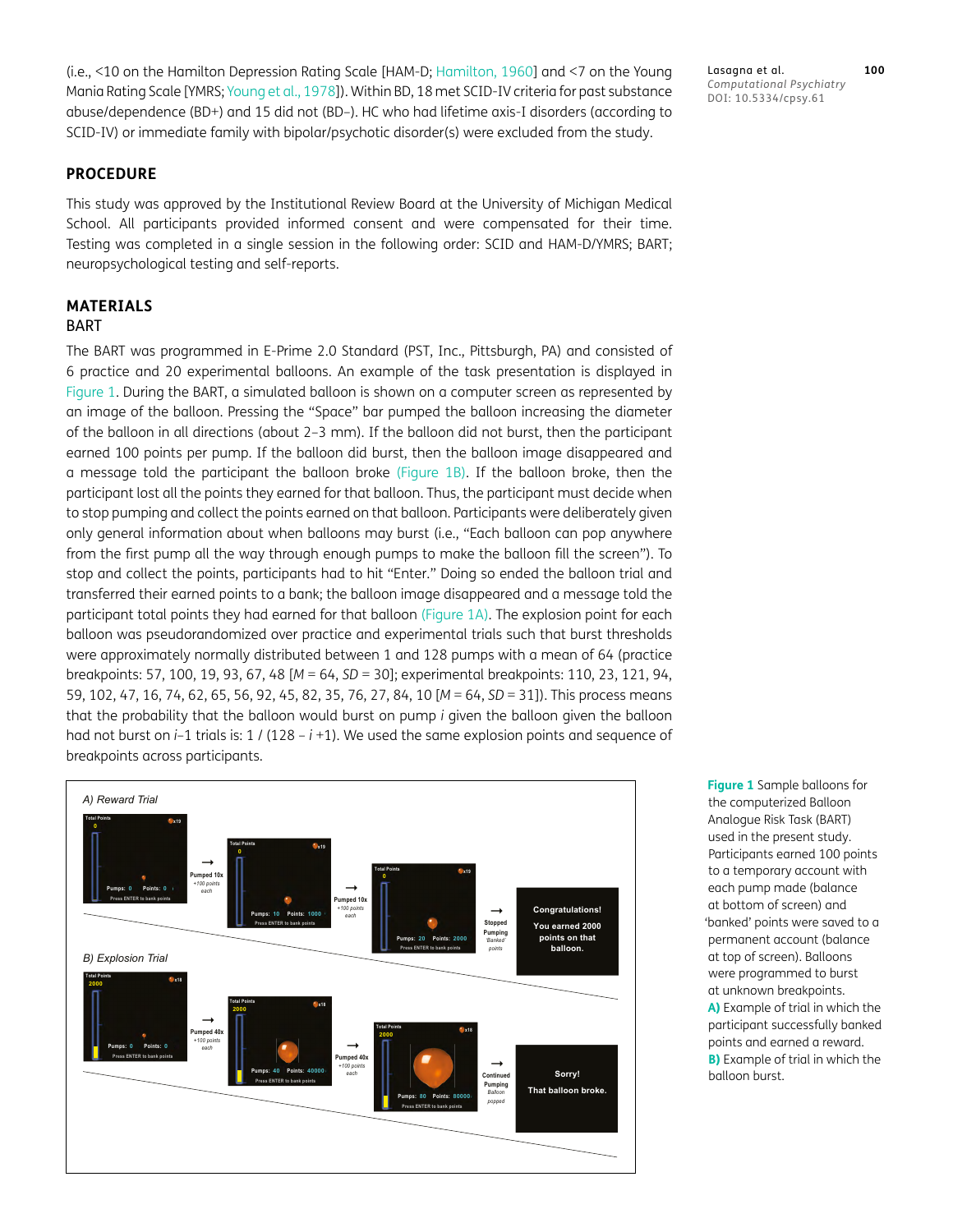During experimental trials, each pump earned 100 points to a temporary account. Points banked during the task were added to participants' compensation at a rate of 1¢ per 100 points. Practice trials were identical in appearance to experimental trials, but participants were informed that these were not part of the actual experimental task. This helped ensure that risk-taking behavior on experimental trials was as stable and did not reflect acclimation to the experiment. Behavior during practice was qualitatively different from experimental trials (because no risk or reward was involved during practice), so practice responses were omitted from analyses. Standard BART measures—adjusted pumps (average pumps on unpopped balloons), total pops, and total points—were also computed for each participant to facilitate comparison with model parameters.

## Self-report and neuropsychological measures

Complete descriptions for all self-report/neuropsychological measures are provided in Supplement 1.1 to 1.3. In summary, participants completed self-reports (Behavioral Inhibition/Activation System Scale [BIS/BAS; [Carver & White, 1994](#page-18-17)], Sensation Seeking Scale [SSS; Zuckerman et al., 1964]) and a battery of five neurocognitive tests of executive functioning (see Supplement 1.3). A principal components analysis (PCA) was performed on standardized scores from these five neurocognitive tests to derive a single executive functioning component.

# **COMPUTATIONAL MODELING**

In the present paper we focus on the EWMV model to investigate the mechanisms of risk-taking behavior in BD. However, we did not simply assume that the EWMV model was the best-fitting model for our three samples. Rather, we tested four separate models using hierarchical Bayesian estimation: the EWMV model, the Bayesian sequential risk-taking model [\(Wallsten et al., 2005](#page-20-6)) (reparameterized by [Park et al., 2021\)](#page-19-12) and two simpler baseline models. First, we describe the specific computations and assumptions involved in each model (see 'Model descriptions'). Next, we review the modeling approach (see 'Model implementation') and procedures used to verify the integrity of parameters/predictions and select a winning model (see 'Model evaluation').

# **MODEL DESCRIPTIONS**

The computations involved in each of the four models tested are described in detail in sections 1.1 to 1.4 below. This information is also summarized in [Table 1.](#page-5-0)

| <b>MODEL</b>                                                                              | <b>PARAMETERS</b>                                                                                                                                           | <b>ESTIMATED VIA</b>                                               |
|-------------------------------------------------------------------------------------------|-------------------------------------------------------------------------------------------------------------------------------------------------------------|--------------------------------------------------------------------|
| Exponential-Weight Mean-Variance (EWMV) Model<br>Park et al. (2021)                       | $\psi$ = Prior belief of burst<br>$\mathcal{E}$ = Learning rate<br>$\rho$ = Risk preference<br>$\tau$ = Behavioral consistency<br>$\lambda$ = Loss aversion | Equation 1<br>Equation 1<br>Equation 2<br>Equation 3<br>Equation 2 |
| Bayesian Sequential Risk-Taking (BSR) Model<br>Park et al. (2021); Wallsten et al. (2005) | $\phi$ = Prior belief of success<br>$\eta$ = Learning rate<br>$\gamma$ = Risk propensity<br>$\tau$ = Behavioral consistency                                 | Equation 4<br>Equation 4<br>Equation 6<br>Equation 7               |
| 3-Parameter No Learning (3par) Model<br>Park et al. (2021)                                | $\theta$ = Prior belief of success<br>$\gamma$ = Risk propensity<br>$\tau$ = Behavioral consistency                                                         | Equation 8<br>Equation 8<br>Equation 9                             |
| 2-Parameter No Learning (2par) Model<br>Adapted – van Ravenzwaaij et al. (2011)           | $\gamma$ = Risk propensity<br>$\tau$ = Behavioral consistency                                                                                               | Equation 10<br>Equation 9                                          |

<span id="page-5-0"></span>**Table 1** Overview of models tested.

## Exponential-weight mean-variance model (EWMV)

The exponential-weight mean-variance (EWMV) model assumes that decision makers have a subjective probability ( $p_k^{burst}$ ) that pumping the current balloon,  $k$ , will cause the balloon to burst.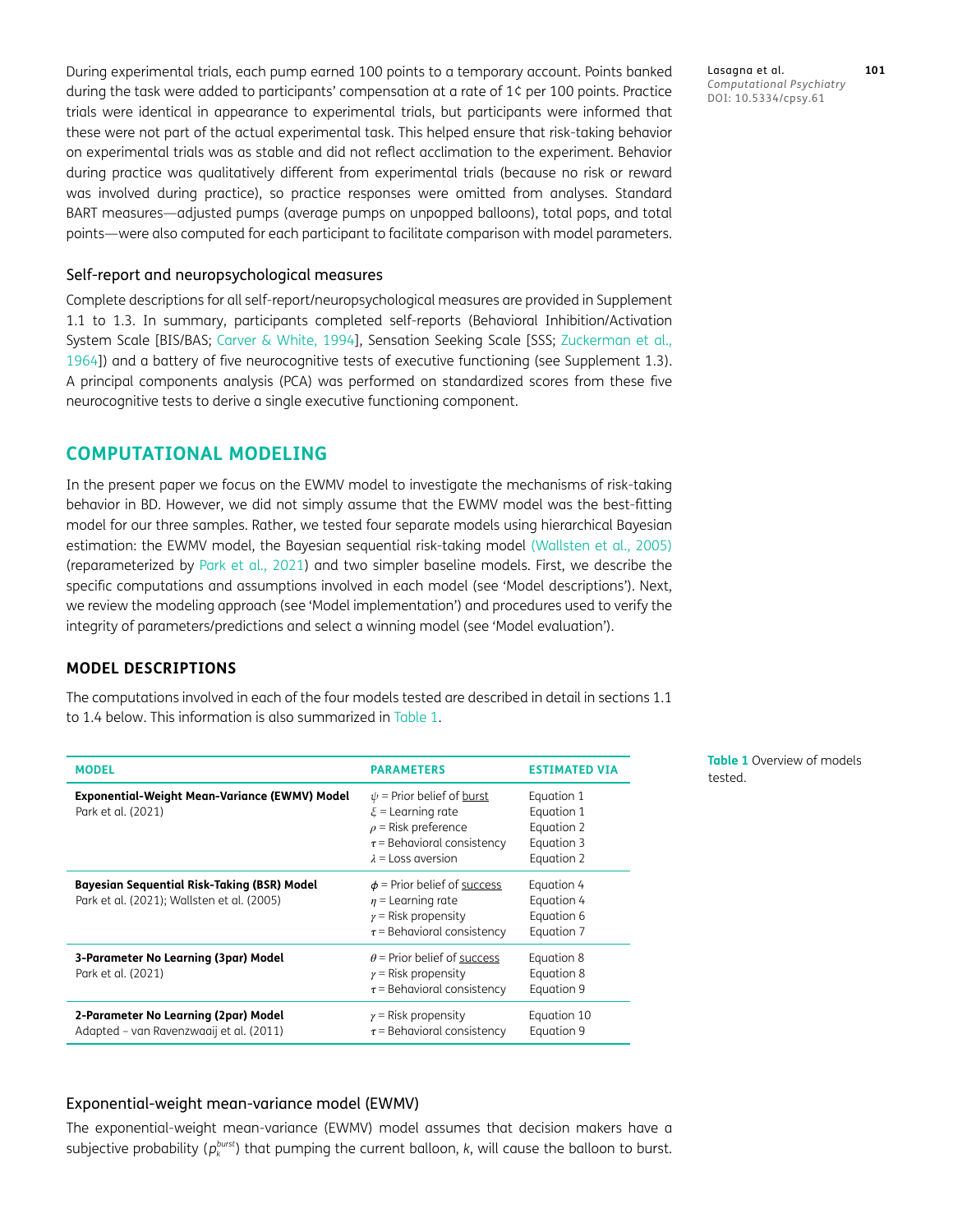Psychologically,  $p_k^{burst}$  depends on the decision maker's prior belief and learning processes (via which prior beliefs are updated as they gain experience on the BART; [Park et al., 2021\)](#page-19-12). Mathematically, this is represented in Equation 1:

Lasagna et al. **102** *Computational Psychiatry* DOI: 10.5334/cpsy.61

$$
p_k^{\text{burst}} = e^{-\xi \sum_{i=0}^{k-1} p_i^{\text{sum}}} \psi + \left(1 - e^{-\xi \sum_{i=0}^{k-1} p_i^{\text{sum}}} \right) \left( \frac{\sum_{i=0}^{k-1} \left( n_i^{\text{pumps}} - n_i^{\text{success}} \right)}{\sum_{i=0}^{k-1} n_i^{\text{pumps}}} \right) \text{with } 0 < \psi < 1, \xi > 0 \tag{1}
$$

where,  $p_k^{burst}$  is the weighted average of the decision maker's prior belief that pumping will burst the balloon (*ψ*) and the 'observed burst probability', which is simply a ratio of the number of bursts  $\sum_{i=0}^{k-1}(n_i^{pumps} - n_i^{success})$ ) to the total pumps that the decision-maker has made at that point in the task ( $\sum_{i=0}^{k-1}$ n $_{i}^{pumps}$ ). The weight given to the observed burst probability depends on the total amount of evidence accumulated. The weight given to accumulated evidence is determined by both the total evidence accumulated and the learning rate (*ξ*), which indicates how readily the decisionmaker incorporates new evidence into their prior experience. We should note that in the original model development, Park and colleagues (2021) interpret *ξ* simply in terms of a learning rate, but the rate of updating may also reflect the certainty of one's prior beliefs. Both *ψ* and *ξ* are free parameters estimated from the data. Higher values for the prior belief parameter *ψ* indicate more pessimistic prior beliefs (i.e., the balloon is more likely to burst) and higher values for the learning rate parameter *ξ* indicate a decision-maker that more readily incorporates new evidence into their prior beliefs. Higher values for *ξ* may also signal a decision-maker that has less certainty in their prior beliefs and more readily updates their expectations as a function of this uncertainty.

Next, the EWMV framework assumes that the probability of a decision-maker pumping/stopping on pump opportunity *l* for a given balloon *k* depends on their current subjective burst probability  $(p_k^{burst};$  from Equation 1) and their current subjective utilities for pumping  $(U_{kl}^{pump})$  or stopping  $(U_{kl}^{stop})$ at each pump opportunity *l* on any given balloon *k.* These notions of subjective utilities borrow from the principles of Prospect Theory (Kahneman & Tversky, 1979). The subjective utility of stopping ( $U_{kl}^{stop}$ ) is fixed at 0 because stopping does not add any further reward to the total amount for the current balloon. The subjective utility of pumping  $(U_k^{\text{pump}})$ , on the other hand, is determined by the perceived probability that pumping will cause the balloon to burst  $(p_k^{burst})$ , the amount of reward per successful pump, the decision-maker's risk-taking preferences, and their aversion to loss. Computationally, this is captured in Equation 2:

$$
U_{kl}^{pump} = (1 - p_k^{burst})r - p_k^{burst}\lambda(l-1)r + \rho p_k^{burst}\left(1 - p_k^{burst}\right)\left\{r + \lambda(l-1)r\right\}^2
$$
 with  $\lambda > 0$  (2)

where, *r* is the amount of reward per pump, *ρ* is the decision-maker's risk preference, and *λ* is their level of loss aversion. The value of *r* is constant and determined by the task design (e.g., 100 points in our implementation). Both *λ* and *ρ* are free parameters estimated from the data. Higher values for *ρ* indicate higher risk propensities and higher *λ* values indicate greater aversion to loss.

Finally, the probability of pumping on each opportunity *l* for a given balloon *k* is calculated using Equation 3:

$$
p_{kl}^{pump} = \frac{1}{1 + e^r \left( U_{kl}^{stop} - U_{kl}^{pump} \right)} \text{with } r \ge 0 \tag{3}
$$

where the likelihood of pumping ( $p_k^{pump}$ ) is determined by the value difference between subjective utilities of stopping ( $U_{kl}^{stop}$ ) and pumping ( $U_{kl}^{pump}$ ), and the decision-maker's behavioral consistency ( $\tau$ ; i.e., inverse temperature) which is estimated from the data. Higher  $\tau$  values indicate behavior that is more deterministic in terms of maximizing their subjective utility, while lower values indicate behavior that changes more erratically from trial-to-trial.

In sum, the EWMV model estimates five variables of interest: prior belief of burst (*ψ*), learning rate (*ξ*), risk preference (*ρ*), loss aversion (*λ*), and behavioral consistency ( ).

#### Bayesian sequential risk-taking model (BSR)

The BSR model assumes that the decision-maker has an initial subjective value that pumping will burst the balloon, which is updated after each balloon based on prior experience ([Pleskac,](#page-19-3) [2008;](#page-19-3) [Wallsten et al., 2005](#page-20-6)). Initial belief undergoes updating as evidence is accumulated,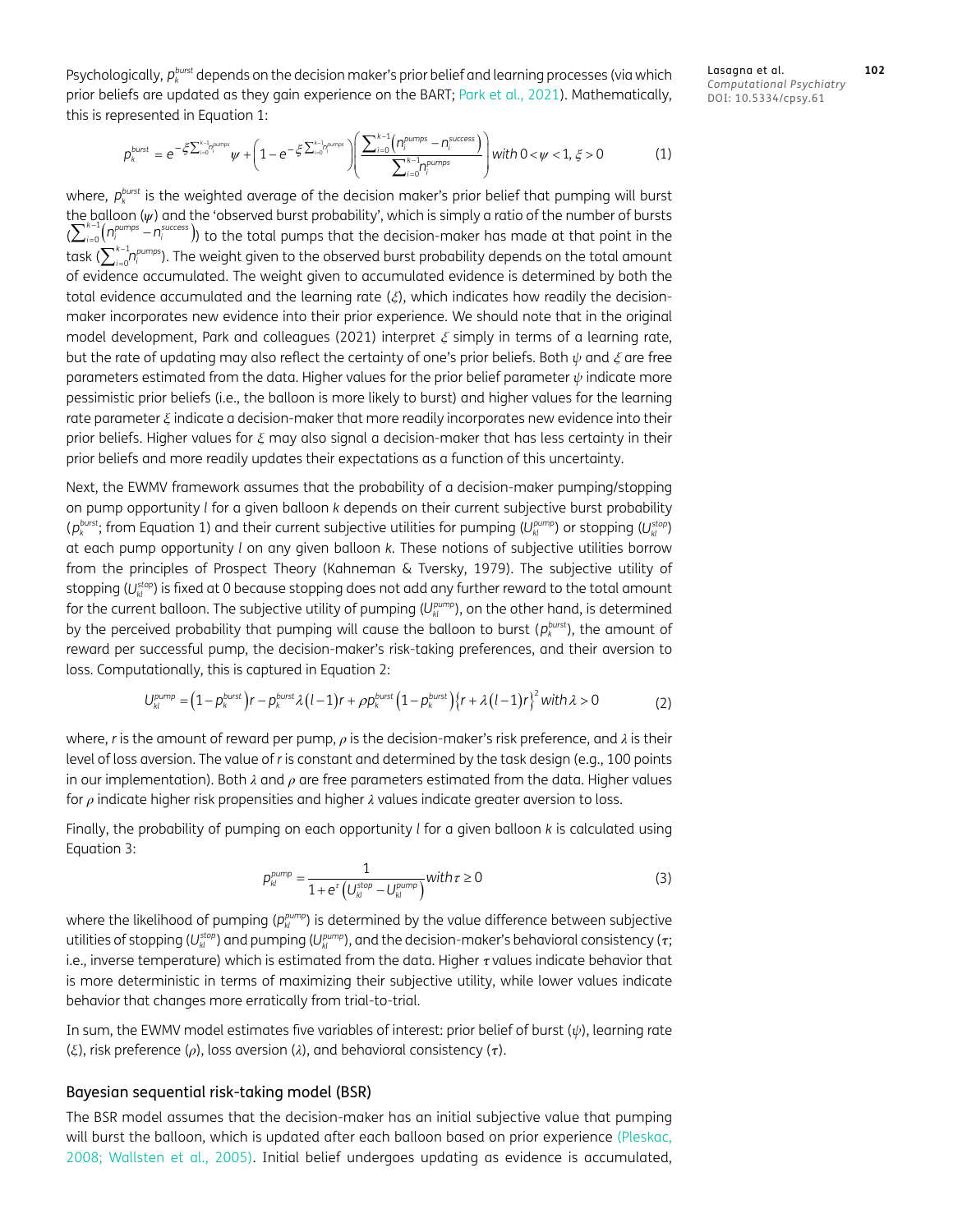producing the decision-maker's subjective probability that the balloon will burst  $(p_k^{\text{burst}})$  given by Equation 4:

Lasagna et al. **103** *Computational Psychiatry* DOI: 10.5334/cpsy.61

$$
p_k^{\text{burst}} = 1 - \frac{\phi + \eta \sum_{i=0}^{k-1} n_i^{\text{succ}}}{1 + \eta \sum_{i=0}^{k-1} n_i^{\text{pumps}}} \text{with } 0 < \phi < 1, \eta > 0 \tag{4}
$$

where  $\phi$  is the initial belief that pumping will not make the balloon burst (i.e., prior belief of success), *η* is the learning rate, and the observed probability of a successful pump is given by the ratio of successful pumps ( $\sum_{i=0}^{k-1}$ n $_i^{\text{succ}}$ ) to total pumps ( $\sum_{i=0}^{k-1}$ n $_i^{\text{pumps}}$ ). We used the reparameterized version of the BSR that improves the recoverability of the parameters ([Park et al., 2021](#page-19-12)).

The BSR model also assumes that the decision-maker determines a target number of pumps before each trial that does not change while the decision-maker is pumping. This is a crucial distinction from the EWMV model because the assumption that the target number of pumps is determined prior to pumping means that the decision maker is not considering the potential loss if the balloon bursts.

The decision-maker's subjective utility of pumping on balloon *k* on pump *l*—where utility is defined as a power function [\(Tversky & Kahneman, 1992\)](#page-20-7)—is given in Equation 5:

$$
U_{kl} = (1 - p_k^{\text{burst}})^l (lr)^{\gamma}
$$
 (5)

where *r* is the amount of reward per successful pump and *γ* is the decision-maker's risk propensity. We then take the first derivative of Equation 5 with respect to *l* and set it to zero in order to optimize the equation and determine what the decision-maker considers their 'optimal' target number of pumps on each trial *k* (*v<sup>k</sup>* ):

$$
v_k = \frac{-\gamma}{\ln\left(1 - p_k^{\text{burst}}\right)} \text{ with } \gamma \ge 0 \tag{6}
$$

Here, the optimal target number of pumps ( $v_{\scriptscriptstyle k}$  on trial  $k$  is determined by the subjective probability that the balloon will not burst  $(1-p_k^{\text{burst}})$  and the decision-maker's propensity for risk-taking  $(γ)$ . Values for *γ* are estimated from the data and higher values indicate greater risk propensity. We then use the target pumps on balloon *k* to calculate the probability that the decision-maker will pump the balloon on pump *l* for trial *k* ( $p_k^{pump}$ ) using Equation 7:

$$
p_{kl}^{pump} = \frac{1}{1 + e^{\tau(l - v_k)}} \text{ with } \tau \ge 0 \tag{7}
$$

where  $v_{\rm k}$  is the optimal number of pumps and  $\tau$  is the behavioral consistency (i.e., inverse temperature). Higher  $\tau$  values indicate more consistent behavior while lower values would suggest behavior that is more random or erratic.

In sum, the BSR model estimates four variables of interest: prior belief of success  $(\phi)$ , learning rate (*η*), risk propensity (*γ*), and behavioral consistency (*τ*).

#### 3-parameter model (3par)

The 3par model assumes sequential decision-making but does not assume learning. It is therefore not a cognitively plausible account of behavior (as we expect individuals to learn over the course of the task), but it is a mathematically simpler baseline model that other models must statistically outperform. It estimates three free parameters—prior belief of burst (*θ*), risk propensity (*γ*), and behavioral consistency  $(r)$ —from the data using modified versions of Equations 6 and 7. Because it assumes the decision-maker does not learn, we must modify Equation 6: a fixed prior belief parameter (θ) replaces  $p_k^{\text{burst}}$  and v replaces  $v_k$  since, without learning, the optimal number of pumps also remains constant. These changes yield Equation 8, from which *θ* and *γ* are estimated.

$$
v = \frac{-\gamma}{\ln(1-\theta)} \text{ with } \gamma \ge 0 \tag{8}
$$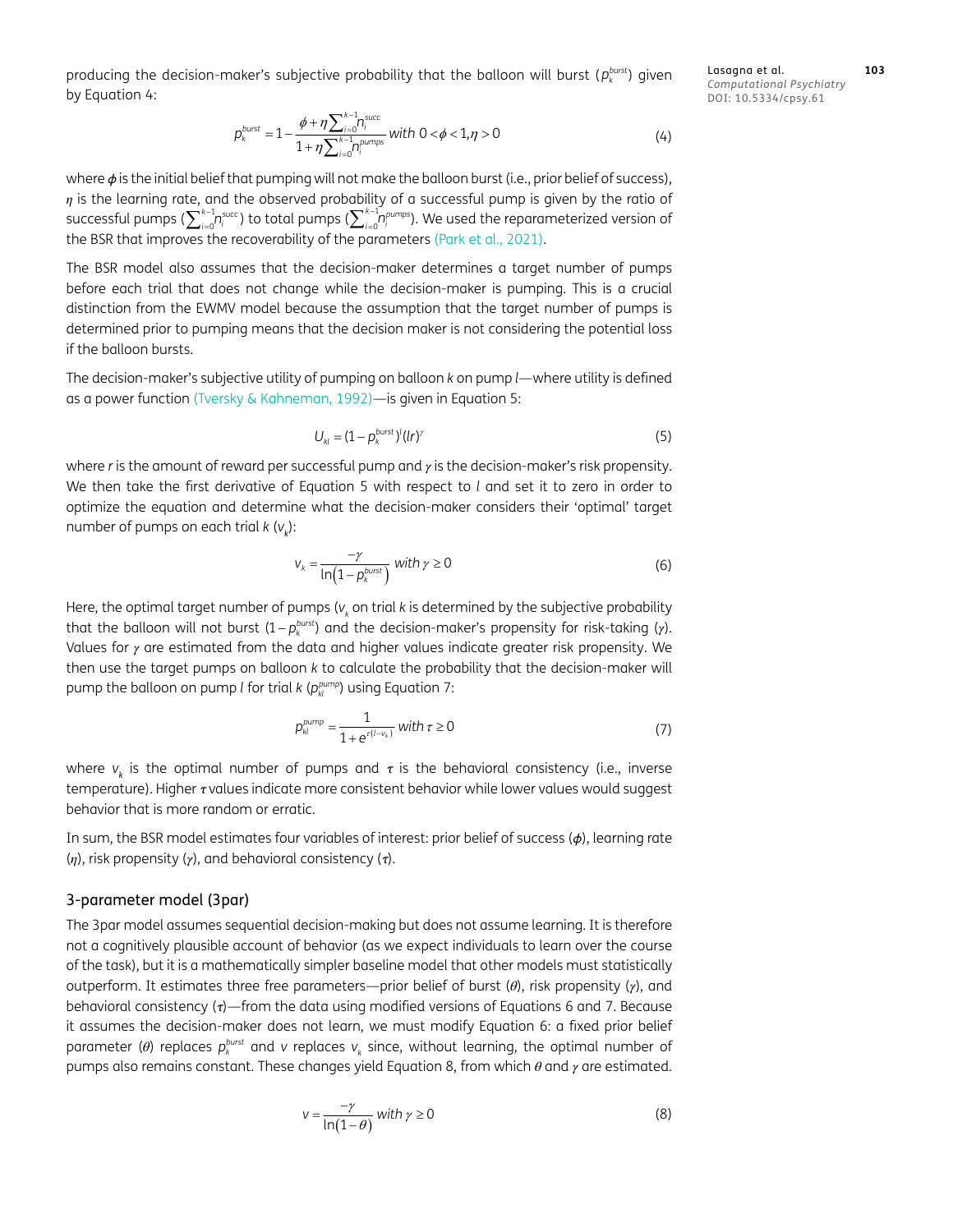Similar modifications are then made to Equation 7 to account for the no learning assumption: *v* is replaced with  $v_{_k}$  and  $p_{^{kl}}^{pump}$  is replaced by  $p_{^l}^{pump}$ . This produces Equation 9, from which  $\tau$  is estimated:

Lasagna et al. **104** *Computational Psychiatry* DOI: 10.5334/cpsy.61

$$
p_l^{pump} = \frac{1}{1 + e^{\tau(l-v)}} \text{ with } \tau \ge 0 \tag{9}
$$

#### 2-parameter model (2par)

The 2par model assumes sequential decision-making, but not learning. However, in the 2par model we do not attempt to estimate prior belief (*θ*). Rather, the decision-maker's prior belief is fixed at 0.01 across all balloons. This model represents the simplest iteration of the four models; a baseline model that other more complex models must outperform. So, the 2par no learning model estimates just two parameters—risk propensity (γ) and behavioral consistency (τ)—from the data. The value of *θ* in Equation 9 is fixed at 0.01 to produce Equation 10:

$$
v = \frac{-\gamma}{\ln(1 - [0.01])} \text{ with } \gamma \ge 0 \tag{10}
$$

Here, a *γ* value is estimated from the data and used to calculate the optimal number of pumps (*v*). This value for  $v$  is then incorporated into Equation 9 to calculate values for  $\tau$ .

## **MODEL IMPLEMENTATION**

All models were run separately for BD+, BD–, and HC groups. While it is possible that running models separately in distinct groups may exaggerate group differences in parameters, leading to some false positives, modeling all groups at once is even more likely to underestimate group differences, causing a greater proportion of false negative findings ([Valton, Wise & Robinson,](#page-20-8) [2020](#page-20-8)). We thus chose to model the groups separately.

Parameters were estimated using hierarchical Bayesian estimation using the hBayesDM v1.1.1, a Python package for modeling for common decision-making tasks [\(Ahn et al., 2017\)](#page-17-1). This package performs Markov-chain Monte Carlo (MCMC) sampling in PyStan [\(Carpenter et al., 2017](#page-17-8)). The present analysis used PyStan v2.19.1.1 running on Python 3.6. For all models, the likelihood of the data given the parameters was calculated using the likelihood function specified by [Wallsten](#page-20-6) [et al. \(2005\)](#page-20-6). We used weak default priors to have minimal impact on the data. All models were run separately for BD+, BD–, and HC groups using 4 separate MCMC chains of 4000-samples (2000 burn-in) each. Because Stan uses Hamiltonian Monte Carlo (HMC), we tuned sampling parameters (adapt\_delta, stepsize, max\_treedepth) to ensure zero divergences [\(Betancourt, 2017\)](#page-17-9). Additional information about the specifics of model implementation and links to all code used are provided in Supplement 2.1.

# **MODEL EVALUATION**

### **Diagnostics**

For nearly all parameters/models/groups, trace plots were well-mixed, rhat values were < 1.1 (indicating convergence; [Gelman & Rubin, 1992\)](#page-18-18), and autocorrelation was ~0 by a lag of 15. Collectively, this indicated parameters converged to target distributions. The exception was the 3par model, which showed poor posterior sampling distributions for for BD+ and BDgroups. Raw diagnostic outputs for each model are available at: https://osf.io/zjmy8/?view\_ only=4bd534b2c3db4304be941f9414541440.

#### Model comparison

Model comparison was performed by calculating the leave-one-out (LOO) information criterion [\(Vehtari et al., 2017\)](#page-20-9) for each group/model. This was done using the 'loo' function of the ArviZ Python package [\(Kumar et al., 2019\)](#page-18-19). Results of the model comparison are provided in [Table 2.](#page-9-0) For BD+ and BD–, EWMV performed marginally better than BSR. For HC, BSR performed marginally better than EWMV for HC, but the LOO difference was well within the LOO standard error. Given that EWMV and BSR unanimously outperformed 3par and 2par models in terms of LOO, we excluded the 3par and 2par models.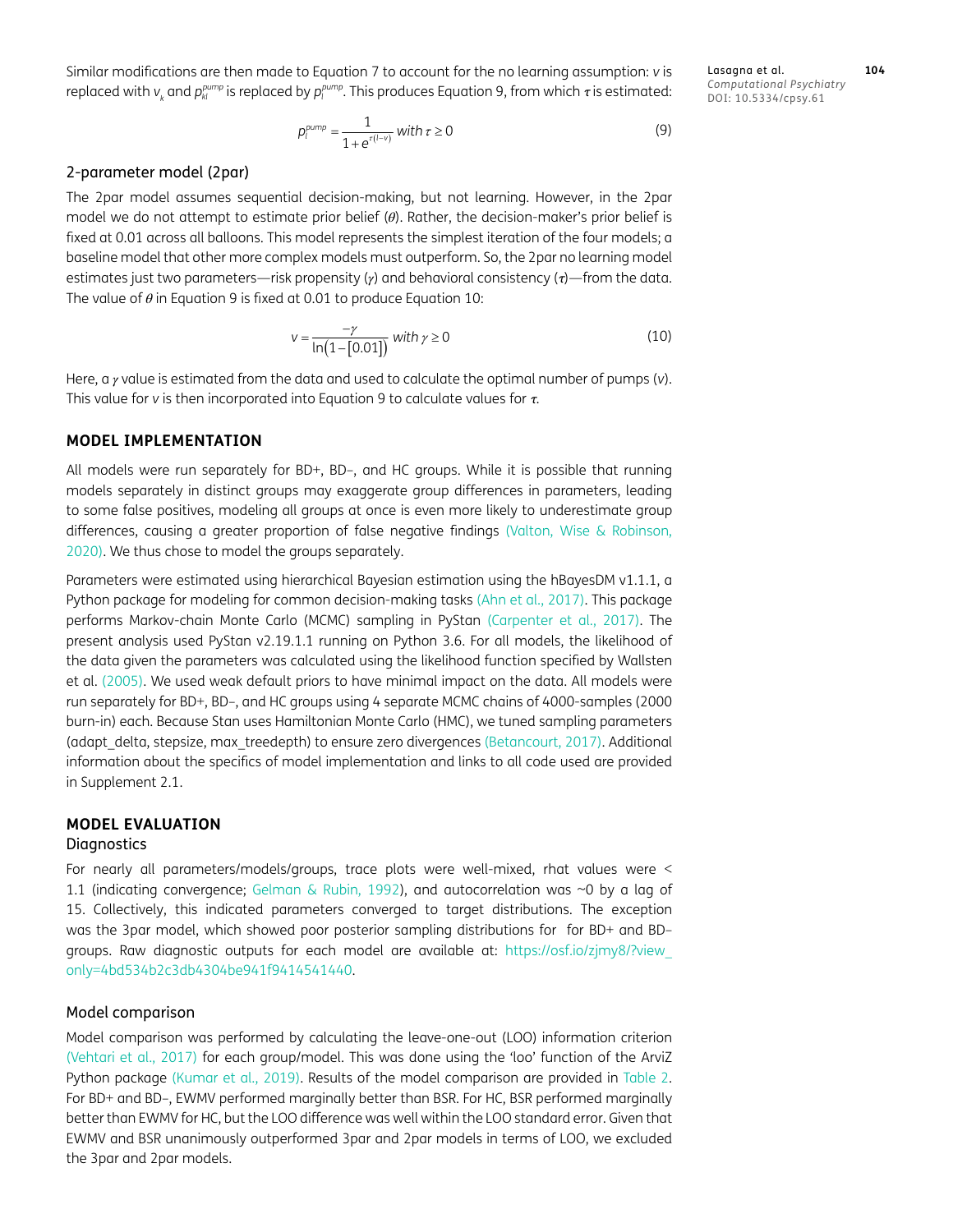| <b>GROUP</b> | <b>MODEL</b>     | LOO     | SE     | <b>ALOO</b> |
|--------------|------------------|---------|--------|-------------|
| $BD+$        | EWMV             | 1774.00 | 82.68  | 0           |
|              | BSR              | 1799.72 | 87.02  | 25.72       |
|              | Par <sub>2</sub> | 1935.07 | 76.89  | 161.07      |
|              | Par <sub>3</sub> | 1938.79 | 75.99  | 164.79      |
| $BD-$        | EWMV             | 1497.36 | 70.89  | 0           |
|              | <b>BSR</b>       | 1512.64 | 73.54  | 15.28       |
|              | Par <sub>3</sub> | 1612.30 | 77.64  | 114.94      |
|              | Par <sub>2</sub> | 1614.21 | 78.27  | 116.85      |
| HC.          | <b>BSR</b>       | 2854.09 | 114.28 | $\Omega$    |
|              | EWMV             | 2855.26 | 107.53 | 1.17        |
|              | Par <sub>2</sub> | 3119.08 | 129.02 | 264.99      |
|              | Par <sub>3</sub> | 3121.87 | 128.22 | 267.78      |

## Posterior predictive checks

Posterior predictive checks were used to test the accuracy of predicted values produced by EWMV and BSR models for all groups. Predicted values were obtained using the 'inc\_postpred' model specification from the hBayesDM package. We obtained 8000 MCMC samples of predicted behavior (i.e., 4000 samples [minus 2000 burn-in] by 4 MCMC chains) at all pump opportunities for all balloons. From this, we calculated the predicted adjusted average pumps (excluding samples where predictions exceeded actual breakpoints) and the 90% highest density interval (HDI) of the predicted distribution per subject. Then, we compared these values to the actual adjusted average pumps for each subject on the BART to assess the ability of each model to predict observed triallevel behavior.

Complete outputs for posterior predictive checks are available in Supplement 3.1. Results showed that observed values for EWMV and BSR models were strongly correlated with predicted values (all Pearson *r's* ≥ 0.995), indicating both models had high predictive accuracy.

## Model selection

The EWMV model outperformed the BSR model within BD+ and BD– groups in terms of LOO values; in the HC group, LOO differences between EWMV and BSR were negligible. EWMV also showed excellent predictive accuracy in all three groups according to posterior predictive checks. For these reasons, we selected the EWMV model as our winning model and use it to examine group differences. In the supplement, we examine group differences with the BSR. Largely the same conclusions are reached with the two models, but we report differences when they arise.

### Parameter recovery

[Park et al. \(2021\) s](#page-19-12)howed good parameter recovery performance for the EWMV model using a 30-trial version of the BART, but the present study employed a shorter 20-trial version of the task. Therefore, we performed a simulation-based model recovery to evaluate how well the EWMV parameters could be recovered using data from only 20 trials.

Complete details and results of parameter recovery are presented in Supplement 3.2. In summary, results indicated that in general EWMV parameter values can be recovered from a 20-trial BART, but difficulties recovering precise values can arise when: 1) participants show highly deterministic behavior, and 2) posterior distributions of certain parameters are narrow. In those cases, we were still able to recover group differences observed in the present study (that we report in 'Results'). Based on these findings, one should interpret the precise values of EWMV parameters cautiously (using only 20-trials), but can have confidence in the validity of the group differences it identifies.

<span id="page-9-0"></span>**Table 2** Model comparison: Leave-one-out (LOO) information criterion.

*Note.* Lower LOO values are indicative of better model performance. LOO = Leaveone-out Information Criterion; SE = LOO standard error; BD+ = bipolar disorder (BD) with prior substance use disorder (SUD); BD– = BD without prior SUD; HC = healthy comparisons; EWMV = Exponential-Weight Mean-Variance model; BSR = Bayesian Sequential Risk-Taking Model; Par2 = 2-parameter (no learning) model; Par3 = 3-parameter model (nolearning; estimates prior belief).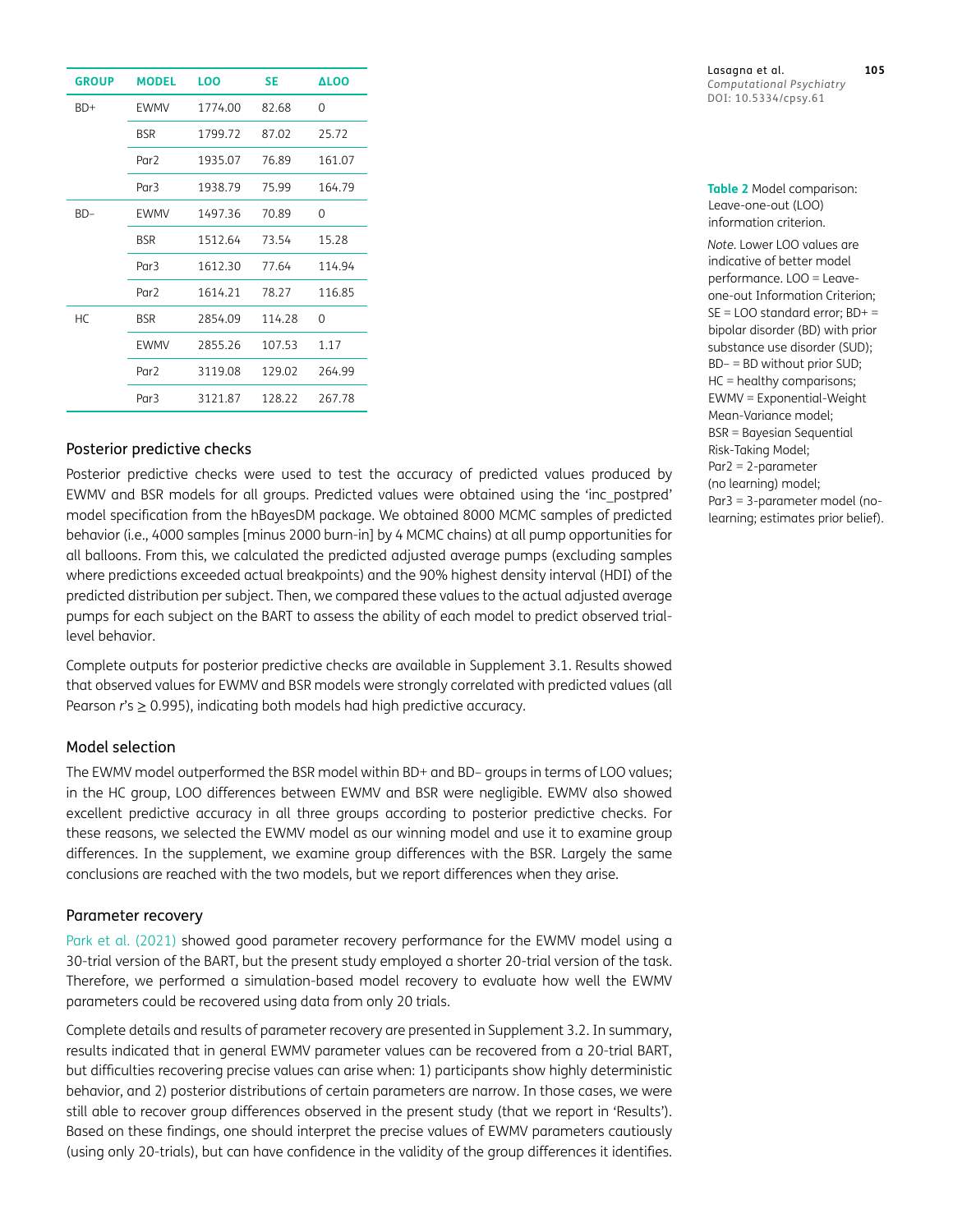Because the goal of the present paper is to primarily evaluate group differences in model parameters, we conclude that using EWMV parameters derived from a 20-trial BART is a suitable means of achieving this.

Lasagna et al. **106** *Computational Psychiatry* DOI: 10.5334/cpsy.61

## **STATISTICAL ANALYSES**

Statistical analyses were performed in RStudio (version 1.4.1717) ([R Core Team, 2013](#page-19-14)). Group differences on model parameters were assessed for all parameters by calculating the 90% highest density interval (HDI) of the posterior differences between groups using the 'HDIofMCMC' function in the hBayesDM R package [\(Ahn et al., 2017\)](#page-17-1). This gives a reliable interval of the posterior differences between two groups for any given parameter. But, we denote a 90% HDI of differences that does not contain zero as a credible difference in the posteriors of two groups for a given parameter.

For traditional BART measures, self-report questionnaires, and neuropsychological assessments, group differences were assessed via one-way ANOVAs. Individual (mean) estimates were extracted for each participant for all parameters and subjected to correlational analysis. Correlations were used to examine relationships between model parameters and measures of motivational processes (SSS, BIS/BAS) and executive functioning. Although the EWMV model had difficulty recovering *precise* parameter values for certain combinations of values, parameter recovery results suggest that this was due to a small bias across values where we would expect the order of values to be preserved. Thus, we used Spearman's correlations (using functions from 'ggpubr' [\[Kassambara, 2020](#page-18-20)], 'ggstatsplot' [[Patil, 2021\]](#page-19-15)), which relies on ranks rather than precise values. Original participant data is not openly available because participants did not provide permissions for public upload, but analysis code is available at [https://osf.io/zjmy8/?view\\_](https://osf.io/zjmy8/?view_only=4bd534b2c3db4304be941f9414541440) [only=4bd534b2c3db4304be941f9414541440](https://osf.io/zjmy8/?view_only=4bd534b2c3db4304be941f9414541440) to promote transparency and replicability. Analysis outputs are also provided in the supplement.

# **RESULTS**

The groups were well-matched in terms of age, sex, and education. BD+ and BD– did not differ in terms of diagnosis distribution (i.e. BD I, II, NOS), use of psychotropic medication, or mood symptoms. Descriptive statistics of participant characteristics are summarized in [Table 3](#page-11-0).

#### **EWMV PARAMETERS**

In this section the 90% HDI of the posterior group differences (for each parameter and group pairing) is presented in brackets, followed by the mean of the posterior difference. Intervals that do not contain zero are interpreted as a 'credible difference' and the mean gives an indication of effect size. Credible posterior group differences were found for several EWMV parameters ([Figure 2\)](#page-11-1).

#### Prior beliefs

In terms of prior beliefs that the balloon would explode, BD+ exhibited more pessimistic prior beliefs (*ψ*) than BD– [0.003 0.01; *M =* 0.008] and HC [0.003 0.01; *M =* 0.008], while BD– and HC did not show credible differences [–0.003 0.003; *M =* –0.0002].

#### Learning rate

Unexpectedly, BD+ had credibly *higher* learning rates (*ξ*) than HC [0.0004 0.01; *M* = 0.006], though did not credibly differ from BD– [–0.005 0.01; *M* = 0.002]. BD– and HC did not credibly differ [–0.002 0.009; *M* = 0.004]. This may also indicate less certainty in prior beliefs among the BD+ group relative to HC.

#### Risk preference

Contrary to our hypothesis, none of the groups exhibited credible differences in estimates of risk preference *ρ*: BD+ vs. HC = [–0.02 0.003; *M* = –0.007; BD+ vs. BD– = [–0.02 0.01; *M* = –0.005]; BD– vs. HC = [–0.01 0.004; *M* = –0.003].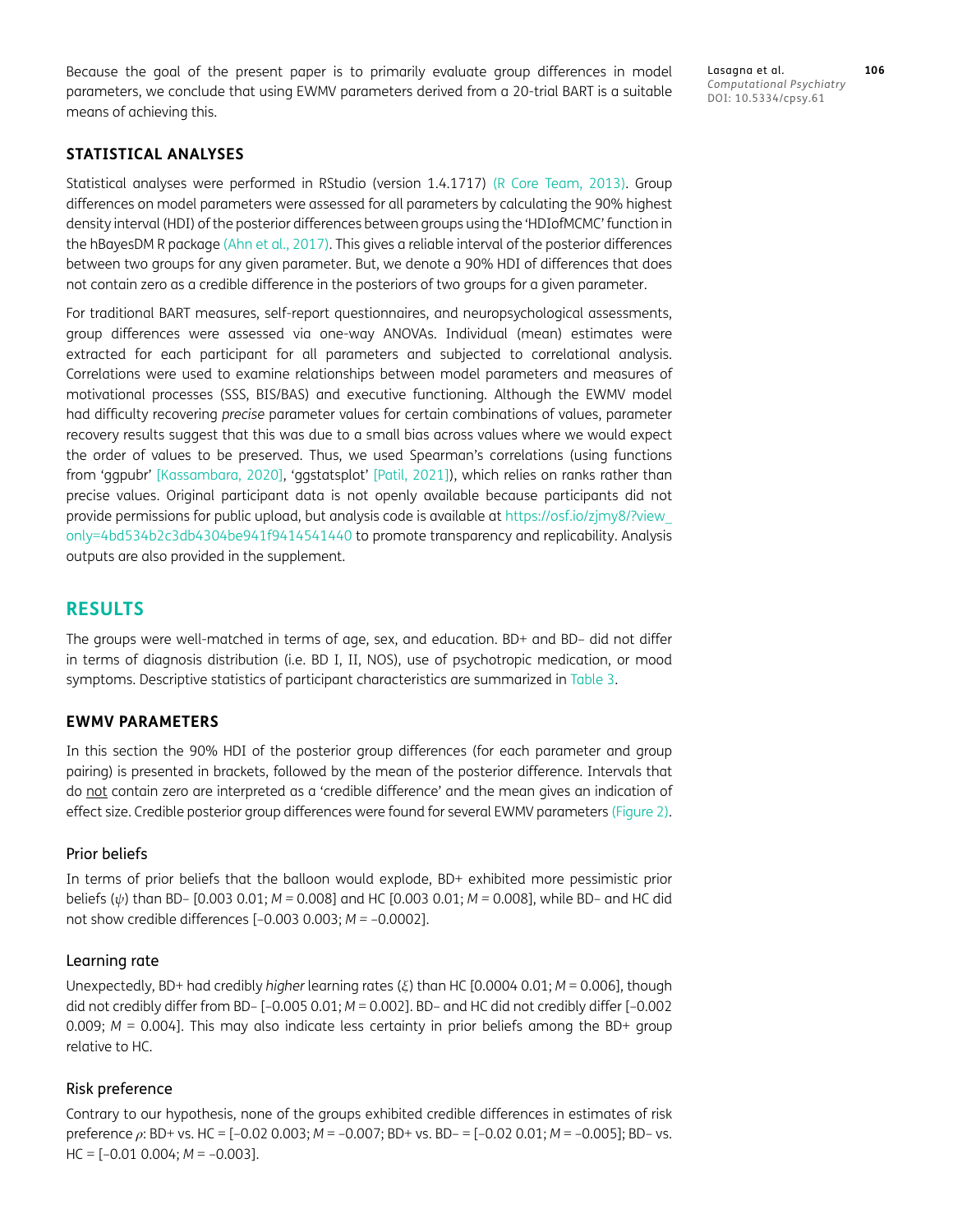|                     | B <sub>D+</sub><br>$(n = 18)$ | BD-<br>$(n = 15)$ | HС<br>$(n = 33)$ | <b>GROUP DIFFERENCES</b> |           |             |
|---------------------|-------------------------------|-------------------|------------------|--------------------------|-----------|-------------|
|                     | M (SD)                        | M (SD)            | M (SD)           | $F/t/\chi^2$             | p         | Post-hoc    |
| Demographic         |                               |                   |                  |                          |           |             |
| Age (years)         | 36.5 (10.9)                   | 29.7 (9.5)        | 33.5 (10.3)      | 1.76                     | 0.180     |             |
| Sex (% female)      | 38.9                          | 66.7              | 57.6             | 2.79                     | 0.248     |             |
| Education (years)   | 14.9 (2.6)                    | 15.4(4.2)°        | 16.0(1.9)        | 0.96                     | 0.390     |             |
| <b>Clinical</b>     |                               |                   |                  |                          |           |             |
| Psych Meds (%)      | 77.8                          | 93.3              |                  | 1.54                     | 0.215     |             |
| Antidepressant (%)  | 27.8                          | 46.7              |                  | 1.26                     | 0.261     |             |
| Antipsychotic (%)   | 44.4                          | 26.7              |                  | 1.12                     | 0.291     |             |
| Benzodiazepine (%)  | 38.9                          | 20.0              |                  | 1.38                     | 0.240     |             |
| Mood Stabilizer (%) | 61.1                          | 73.3              |                  | 0.55                     | 0.458     |             |
| Stimulant (%)       | 11.1                          | 6.7               |                  | 0.20                     | 0.658     |             |
| Diagnosis           |                               |                   |                  | 0.55                     | 0.761     |             |
| BD I (%)            | 83.3                          | 73.3              |                  |                          |           |             |
| BD II (%)           | 11.1                          | 20.0              |                  |                          |           |             |
| BD NOS (%)          | 5.6                           | 6.7               |                  |                          |           |             |
| <b>YMRS</b>         | 2.8(2.1)                      | 1.7(1.9)          |                  | $-1.48$                  | 0.149     |             |
| HAM-D               | 3.4(2.9)                      | 2.7(2.5)          |                  | $-0.76$                  | 0.455     |             |
| Self-report         |                               |                   |                  |                          |           |             |
| <b>BIS</b>          | 20.4 (3.3)                    | 20.9(4.0)         | 18.2 (3.8)       | 3.61                     | $0.033*$  | $HC < BD -$ |
| <b>BAS-Reward</b>   | 17.2 (2.2)                    | 17.9 (2.2)        | 17.5(1.6)        | 0.54                     | 0.587     |             |
| BAS-Fun             | 11.1(3.1)                     | 11.1(3.2)         | 11.0(2.2)        | 0.02                     | 0.984     |             |
| <b>BAS-Drive</b>    | 11.2(3.3)                     | 11.4(2.5)         | 10.7(2.8)        | 0.35                     | 0.705     |             |
| SSS-Disinhibit      | 5.2 (2.9)                     | 5.1(2.3)          | 3.8(2.6)         | 1.95                     | 0.151     |             |
| SSS-Thrill          | 5.7(3.5)                      | 5.2(2.9)          | 5.7(2.8)         | 0.18                     | 0.838     |             |
| SSS-Bored           | 3.8(1.8)                      | 2.8(2.0)          | 2.0(1.4)         | 6.82                     | $0.002**$ | $HC < BD+$  |
| SSS-Exper           | 6.3(1.7)                      | 5.6(2.3)          | 5.5(1.6)         | 1.18                     | 0.313     |             |
| Neuropsychological  |                               |                   |                  |                          |           |             |
| Exec Func           | $-0.5(1.1)^{b}$               | 0.2(1.0)          | 0.2(0.9)         | 2.97                     | 0.059     |             |



Lasagna et al. **107** *Computational Psychiatry* DOI: 10.5334/cpsy.61

<span id="page-11-0"></span>**Table 3** Characteristics of the sample.

*Note.* BD+ = bipolar disorder (BD) with prior substance use disorder (SUD); BD– = BD without prior SUD; HC = healthy comparisons;  $M =$  mean;  $SD =$  standard deviation; Psych Meds = taking psychotropic medication; BD NOS = BD not otherwise specified; YMRS = Young Mania Rating Scale; HAM-D = Hamilton Depression Rating Scale; Exec Func = measure of executive function from Principal Components Analysis on Trail-Making Test (Part-B; TMT-B), Category Verbal Fluency (CVF), Stroop, Tower of London (ToL), and Digit Span Backward (DSB) scores; BIS = behavioral inhibition; BAS = Behavioral Activation Scale (reward sensitivity, fun-seeking, drive); SSS = Sensation Seeking Scale (disinhibition, thrill/adventure seeking, boredom susceptibility, experience seeking). <sup>a</sup>Based on 14 participants due to missing data. b Based on 17 participants due to missing data. \**p* < .05 \*\**p* < .01.

<span id="page-11-1"></span>**Figure 2** Group differences in EWMV parameters indexing the mechanisms of risk-taking.

*Note.* Violin plots are based on 8000 post warm-up MCMC samples of the posterior distributions. Horizontal bars at top indicate credible differences between two groups based on 90% HDI of posterior differences for the given parameter. Dots indicate the mean of the posterior. BART = Balloon Analogue Risk Task; EWMV Model = Exponential-weight mean-variance model; *ψ* = prior belief of burst; *ξ* = learning rate;  $\rho$  = risk preference;  $\tau$  = behavioral consistency; *λ* = loss aversion; BD+ = bipolar disorder with lifetime substance use disorder (SUD); BD– = bipolar disorder without lifetime SUD; HC = healthy comparisons.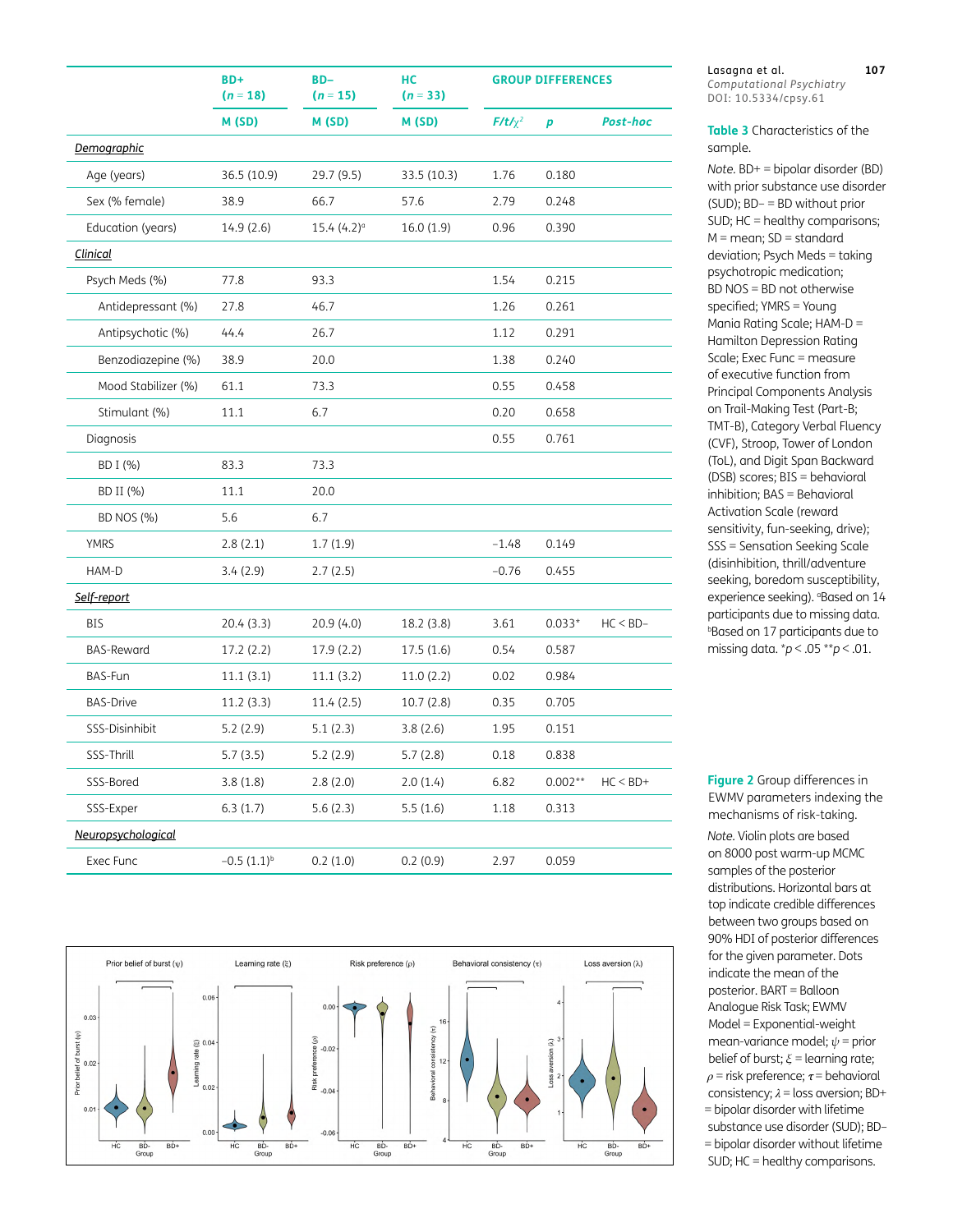## Behavioral consistency

As hypothesized, BD groups had credibly lower behavioral consistency  $\tau$  estimates than HC (BD+ vs. HC = [–6.37 –1.32; *M =* –4.034]; BD– vs. HC = [–6.47 –0.94; *M =* –3.749]). This difference indicates that both BD+ and BD– made more inconsistent decisions than HC during risk-taking on the BART and replicates Yechiam et al.'s (2008) results. BD+ and BD– did not differ in terms of behavioral consistency ( $\tau$  [-2.36 1.68; *M* = -0.286]).

## Loss aversion

As hypothesized, BD+ had credibly lower loss aversion estimates (*λ*) than BD– [–1.67 –0.02; *M* = –0.849] and HC [–1.37 –0.23; *M* = –0.772]. BD– and HC did not show credible differences [–0.73  $0.91; M = 0.076$ ].

## Correlations

On the BIS/BAS self-reports, reduced aversion to negative events on the BIS correlated with higher risk preference estimates (*ρ*) from the EWMV model, rho = –0.44, *p <* 0.01 (Supplement 4.2). BIS scores also varied between groups (*F* = 3.61, *p* < 0.05; post-hoc = BD– > HC). BAS self-report scores did not relate to EWMV model parameters (Supplement 4.2) and did not vary by group [\(Table 3](#page-11-0)). For the SSS, greater self-reported boredom susceptibility was associated with more pessimistic prior beliefs (*ψ*; rho = 0.25, *p <* 0.05), higher learning rates (*ξ*; rho = 0.32, *p* < 0.05), reduced behavioral consistency ( $\tau$ , rho = -0.28,  $p < 0.05$ ), and lower loss aversion ( $\lambda$ ; rho = -0.35,  $p < 0.05$ )—consistent with the profile of the BD+ group. Indeed, SSS-boredom self-reports differed between groups (*F* = 3.61, *p* < 0.05), with post-hoc test indicating BD+ > HC. Remaining SSS subscales did not correlate with EWMV model parameters (Supplement 4.2) and did not vary by group [\(Table 3](#page-11-0)). Finally, poorer executive functioning on neuropsychological tests was related to lower behavioral consistency (; rho = 0.3, *p <* 0.05) and higher learning rates (*ξ*; rho = –0.28, *p* < 0.05), although executive functioning performance did not differ between groups (*F* = 2.97, *p* > 0.05).

## Post-hoc comparison to BSR parameters

As a point of comparison for the results from the EWMV model, we re-ran analyses (post-hoc) using parameters from the BSR model. Results are provided in Supplement 6.1 to 6.3. To summarize, group differences and correlation results of the EWMV model were largely the same with those based on the BSR model. The main exceptions were: (1) loss aversion (*λ*) differences found with the EWMV model were instead captured by the risk propensity parameter (*γ*) of the BSR model, and (2) the BSR model was not able to distinguish between BD groups and HC based on behavioral consistency.

# **TRADITIONAL BART MEASURES**

Groups did not differ significantly in terms of traditional BART measures (Supplement 5.1), which included adjusted pumps ( $F = 1.70$ ,  $p > 0.05$ ), total points ( $F = 1.04$ ,  $p > 0.05$ ), and total pops  $(F = 1.45, p > 0.05)$ . Within the full sample, traditional BART measures also did not significantly correlate with BIS/BAS or SSS self-reports or neuropsychological tests of executive functioning (Supplement 4.2).

## Simulations (post-hoc)

To better understand how differences in the EWMV parameters translated into pump behavior, we performed a set of post-hoc simulations with the EWMV model for each credible group difference we observed. For each simulation, for each subject, we defined a set of plausible values for model parameters by randomly sampling from normal distributions (with a mean and SD matching the distribution of a group posterior for that given parameter) truncated by the value constraints imposed on parameters. These values were used to generate trial-level pump behavior for a simulated agent using the EWMV model. The total number of agents generated for a given simulation equaled the sample size of the group in question. From this, we calculated the adjusted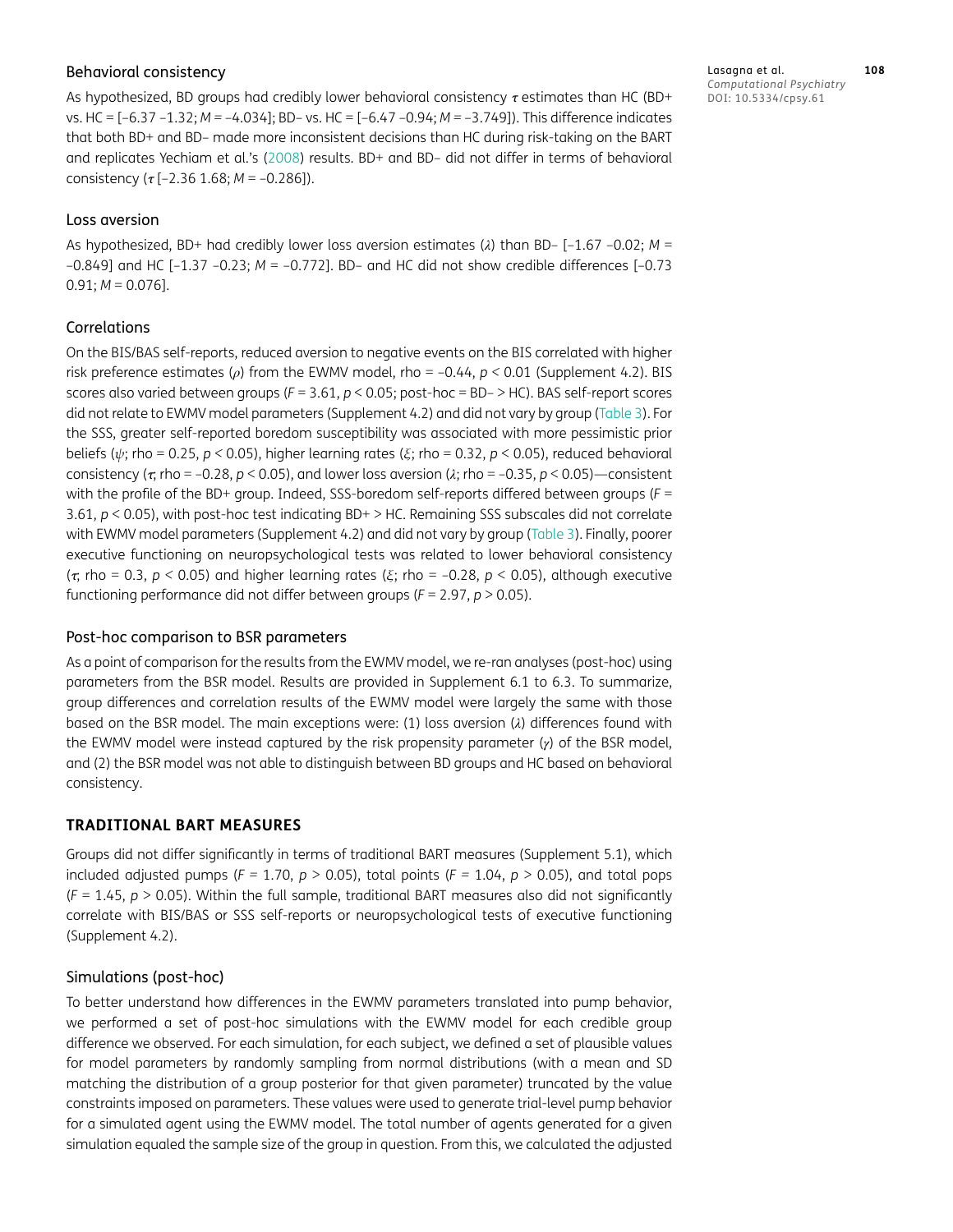average number of pumps, averaged across all simulations. Using these procedures, we first used the EWMV model to perform 50 simulations of pump behavior based on true parameter values. Second, we used the EWMV model to perform 50 simulations of pump behavior based on parameter values that had been adjusted for the group difference in question. For instance, BD+ had credibly higher estimates for prior beliefs (*ψ*) than HC and the mean of the difference in their posterior distributions was 0.008. Therefore, we performed 1) 50 simulations for BD+ with prior belief (*ψ*) estimates *reduced* by 0.008, and 2) 50 simulations for HC with prior belief (*ψ*) estimates *increased* by 0.008. This gave us an indication of the level of behavioral change that a difference of the magnitude observed could produce.

Complete simulation results are presented in [Table 4.](#page-13-0) Results indicated that the credible difference we observed in prior belief (*ψ*) parameters between BD+ and HC/BD– produced changes in behavior by ~3–15 pumps. Changing true values for learning rate (*ξ*) parameters by a magnitude of the difference between BD+ and HC altered the adjusted pumps of the group by ~5–6 pumps. Shifting behavioral consistency  $(7)$  values (relative to true parameter values) by a magnitude of the difference observed between BD+/BD– and HC changed the adjusted pumps of the group by ~2–12 pumps. Finally, adjusting true values of loss aversion (*λ*) parameters by a magnitude of the differences observed between BD+ and HC/BD– produced some of the most pronounced changes in behavior, changing the group adjusted pumps by ~8–21 pumps.

| <b>DIRECTION</b> | <b>MFAN</b><br><b>DIFFERENCE</b> | <b>GROUP</b>                | <b>ADJUSTMENT</b><br><b>(A PARAMETER VALUE)</b> | <b>OUTCOME</b><br>(A ADJ. PUMPS) |
|------------------|----------------------------------|-----------------------------|-------------------------------------------------|----------------------------------|
| $BD+$ > $BD-$    | 0.008                            | $BD-$                       | Increased $\psi$ by 0.008                       | Decreased 3 pumps                |
|                  |                                  | $BD+$                       | Decreased $\psi$ by 0.008                       | Increased 4 pumps                |
| $BD+$ > HC       | 0.008                            | HC.                         | Increased $\psi$ by 0.008                       | Decreased by 15 pumps            |
|                  |                                  | $BD+$                       | Decreased $\psi$ by 0.008                       | Increased by 4 pumps             |
| $BD+>HC$         | 0.006                            | HC.                         | Increased $\xi$ by 0.006                        | Decreased by 6 pumps             |
|                  |                                  | $BD+$                       | Decreased $\xi$ by 0.006                        | Decreased by 5 pumps             |
| $BD+ < HC$       | $-4.034$                         | $BD+$                       | Increased $\tau$ by 4.034                       | Increased by 8 pumps             |
|                  |                                  | HC.                         | Decreased $\tau$ by 4.034                       | Decreased by 11 pumps            |
| $BD - < HC$      | $-3.749$                         | $BD-$                       | Increased $\tau$ by 3.749                       | Increased by 2 pumps             |
|                  |                                  | HC.                         | Decreased $\tau$ by 3.749                       | Decreased by 12 pumps            |
| $BD+ < BD-$      | $-0.849$                         | $BD-$                       | Decreased $\lambda$ by 0.849                    | Increased by 21 pumps            |
|                  |                                  | $BD+$                       | Increased $\lambda$ by 0.849                    | Decreased by 11 pumps            |
| $BD+ < HC$       | $-0.772$                         | HC.                         | Decreased $\lambda$ by 0.772                    | Increased by 17 pumps            |
|                  |                                  | $BD+$                       | Increased $\lambda$ by 0.772                    | Decreased by 8 pumps             |
|                  |                                  | <b>OBSERVED DIFFERENCES</b> |                                                 | <b>SIMULATIONS</b>               |

In general, increasing/decreasing parameter values produced changes in pump behavior in expected directions. For instance, increasing prior belief (*ψ*) values (i.e., more 'pessimistic' expectations), learning rates (*ξ*), and loss aversion (*λ*) all led to decreases in pump behavior. However, contrary to expectation, increasing behavioral consistency  $(\tau)$  led to apparent increases in pump behavior. This result has been found previously and represents an artifact of the adjusted BART score that modeling approaches can help to address (see [Pleskac, 2008](#page-19-3) for discussion).

# **DISCUSSION**

The present analysis parsed the cognitive processes underlying risk-taking behavior on the BART using the Exponential-Weight Mean-Variance (EWMV) model. We uncovered several mechanistic distinctions in risk-taking in euthymic BD: some were BD–specific and others were unique to BD with prior SUD; some may confer vulnerabilities for risk-taking in BD and others may offset them. These results highlight the value of computational modeling in mechanistic studies of risk-taking in complex disorders like BD.

Lasagna et al. **109** *Computational Psychiatry* DOI: 10.5334/cpsy.61

<span id="page-13-0"></span>**Table 4** Post-hoc simulation results.

*Note.* Mean difference = to calculate the 'mean difference' we took the difference between the mean posterior distributions for both groups (for a given parameter) and determined the mean of the resulting distribution of differences; Adjustment (∆ Parameter Value) = indicates the direction and magnitude the parameter was changed for simulations; Outcome (∆ Adj. Pumps) = change in the overall adjusted average number of pumps that resulted from the change in parameter value shown in the 'adjustment' column (relative to adjusted pumps using true parameter values), averaged across 50 simulations.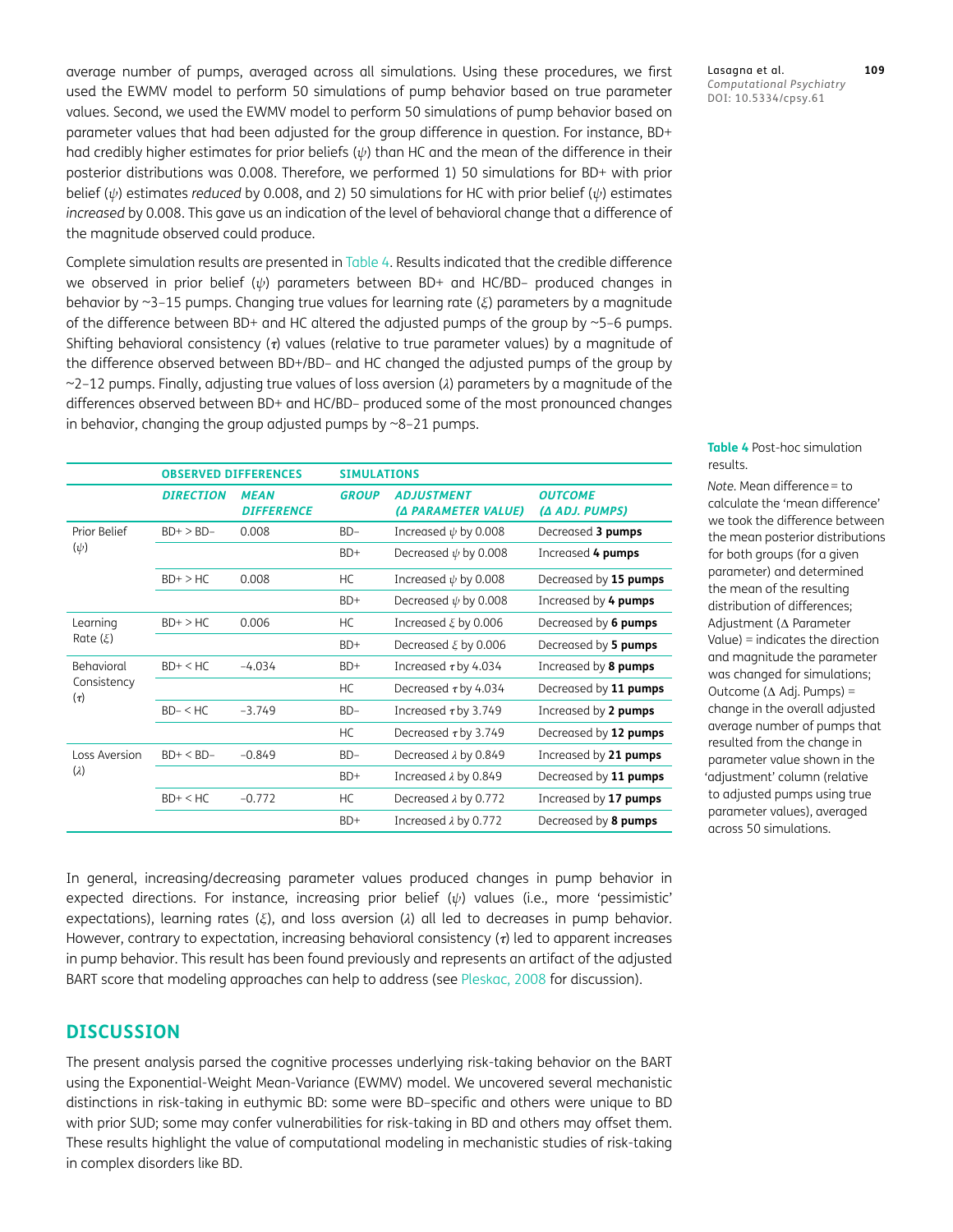In partial alignment with hypotheses based on existing findings [\(Martinez-Aran et al., 2004;](#page-19-5) Mur et al., 2007; [Ryan et al., 2012\)](#page-19-6), we found that a reduction in the consistency of choice behavior () during risk-taking was general to BD regardless of SUD history. While these differences were not also exacerbated in BD+ as originally anticipated, behavioral consistency (and learning rate parameters) were related to performance on neuropsychological tests of executive functioning, offering preliminary evidence suggesting that these parameters capture meaningful facets of cognitive control during risk-taking. Taken together, these results suggest that reduced behavioral consistency is a feature of BD (irrespective of SUD history) that may be related to general executive control deficits observed in the disorder. Future studies using larger samples and a greater number of trials are needed to replicate and confirm this notion.

Our finding of reduced behavioral consistency among the BD groups aligns with Yechiam et al.'s (2008) finding of reduced behavioral consistency in manic-BD during the Iowa Gambling Task, relative to HC. However, they found no reductions in behavioral consistency in euthymic-BD as we did. This discrepancy may be due to the use of different tasks and perhaps also the modeling approach. Bayesian hierarchical modeling, the approach used in our study, estimates parameters more accurately than non-hierarchical ones [\(Rouder et al., 2005](#page-19-16); e.g., maximum likelihood estimation used by Yechiam et al.) because pooling data over groups reduces variability of parameters. In our case, this may have enabled detection of subtle group differences. Intriguingly, [Park et al. \(2021\) f](#page-19-12)ound very little difference in behavioral consistency between HC and SUD samples (who presumably were non-BD). These findings together suggest that reductions in behavioral consistency may be specific to BD, not SUD. Given emerging evidence of the important role played by behavioral consistency in predisposing altered risk-taking in BD (regardless of substance use history), longitudinal investigations are needed to elucidate how executive functioning and behavioral consistency interact with mood states over time in BD and contribute to risk-taking behavior.

We also examined underlying motivational processes relevant to risk-taking behavior. The 'motivational parameters' of the EWMV model (i.e., risk preference and loss aversion) were significantly associated with self-reported aversion to negative events and sensation seeking, providing support to the relevance of these parameters to motivational processes underlying risktaking. While we did not find increased risk preferences in either of the BD groups, BD+ exhibited reduced loss aversion relative to both BD– and HC, and this reduction was not present in BD–. This suggests that SUD history in BD may reflect a trait-level vulnerability characterized by altered reward processing, which in turn predisposes risk-taking behavior (see also Stout et al., 2004; [Park et al.,](#page-19-12) [2021\).](#page-19-12) Fittingly, [Holmes et al. \(2009\) f](#page-18-7)ound reductions in risk-taking on the BART (i.e., fewer pumps) after a burst in HC and BD– but not BD+, suggesting a persistently high drive for reward in BD+ that was not deterred by negative feedback. Considered together, these findings suggest that a history of SUD among those with BD may reflect certain vulnerabilities for risk-taking (e.g., due to reduced loss aversion) and thus higher risk for poorer outcome. However, these results should be interpreted cautiously because we did not include a control group of individuals with lifetime SUD but not BD. In addition to examining added control groups, future work should also employ tasks with a larger number of trials, based upon which loss aversion parameters can most reliably recovered.

If BD groups possess trait vulnerabilities for risk-taking (particularly BD+), we should address why our groups showed similar overall levels of risk-taking on the BART in terms of adjusted number of pumps. One reason is that opposing factors were also observed in both BD groups that may have offset these vulnerabilities. For instance, our results indicated that BD+ appeared more cautious at the beginning of the task as indicated by more pessimistic prior beliefs but simultaneously had lower behavioral consistency and loss aversion. Together this combination of alterations can cancel out each other and result in little observed differences at the aggregate behavioral level. However, this combination of alterations would imply specific behavioral changes over the course of the task. Specifically, the more pessimistic prior beliefs in the BD+ group would suggest that they would pump less in the early trials of the BART and over time increase their level of risk taking due to their lower levels of loss aversion and faster rate of learning. This pattern was exactly what we observed in our data. We examined the adjusted pumps in the first, second, and last thirds of the trials in our sample, and found that BD+ were cautious and pumping on average about 38 times Lasagna et al. **110** *Computational Psychiatry* DOI: 10.5334/cpsy.61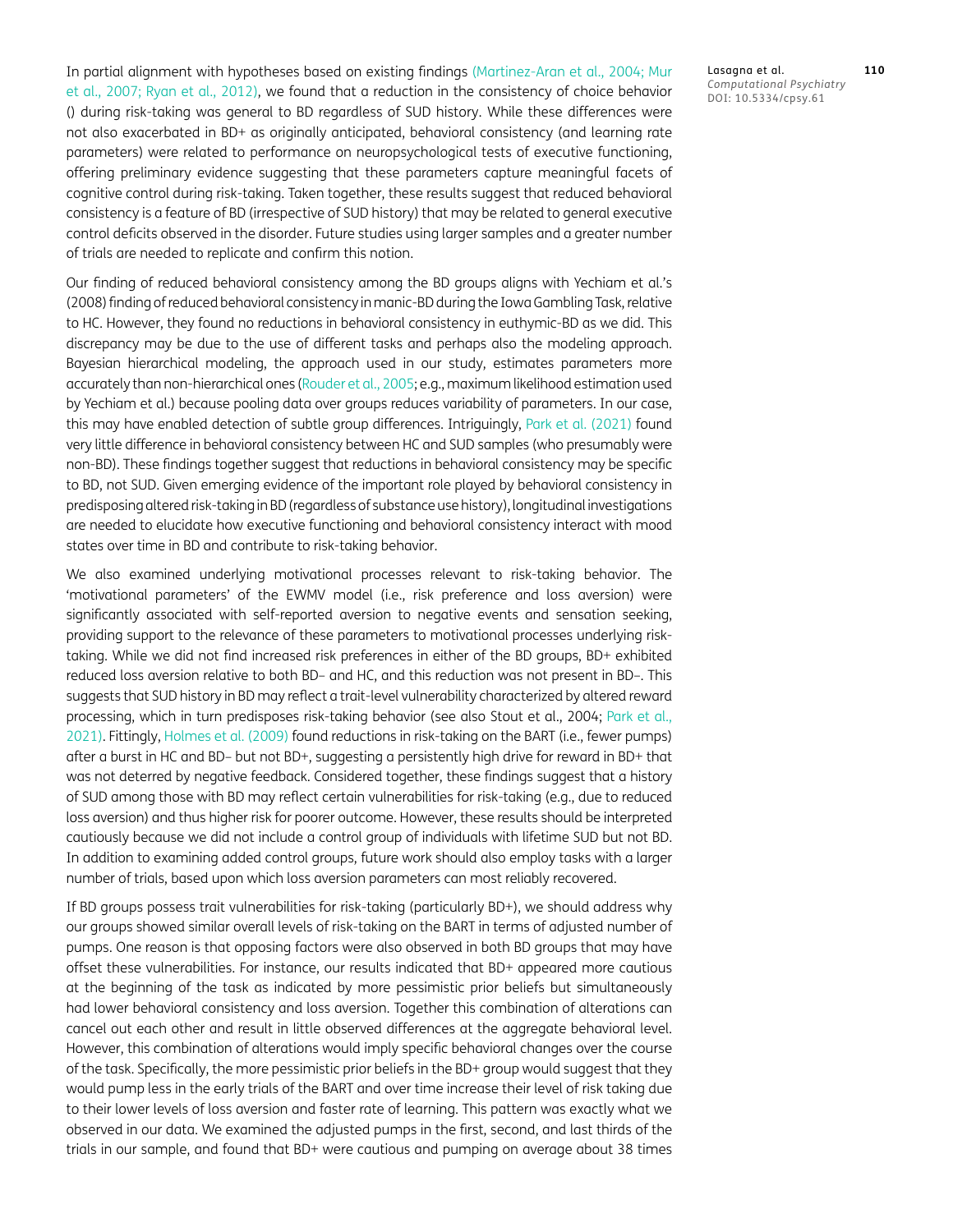(compared to 45 in HC) in the first third trials of the task; by the final third, they pumped on average 44 times (compared to 44 in HC) (see Supplement 7.1 to 7.3). Although these group differences did not reach statistical significance at the observed behavioral level, the latent processes isolated by the computational model parameters showed credible group differences. Future study should examine the interplay between these motivational vulnerabilities and (possible) protective factors in their contribution to observed risk-taking in BD.

One surprising finding was that BD+ exhibited the highest learning rates on the BART, followed by BD– and HC. While this result should be interpreted cautiously, it raises an interesting question: are higher learning rates always favorable? Initially, we expected that higher learning rates would be associated with improved executive functioning performance on neuropsychological tests and the highest learning rates would occur in HC. But, in our case BD+ exhibited the higher learning rate and those were associated with poorer executive functioning. It is useful, however, to revisit what this 'learning rate' parameter actually indexes. It refers to the rate at which prior beliefs are updated based on observations over the course of the task. At least in the BART, as we discussed above, BD+ showed the greatest degree of change in their behavior across the balloons. In comparison, the low learning rates from HC and BD– simply indicate that these groups did not update their beliefs very much and as such, their adjusted pumps stayed relatively stable over blocks (as seen in Supplement 7.3). One possible interpretation is that in the absence of altered motivational processes, BD– and HC were able to maintain their prior beliefs throughout the task, even after the excitement of banking points on initial trials. Perhaps, BD+ were unable to maintain more conservative initial beliefs due to altered reward processing, which led them to more readily update their mindset and take more risks over time. A second possible interpretation considers that learning rates also reflect the certainty of one's prior beliefs. Decision-makers with less confidence in their prior beliefs will also update their expectations more quickly than those with greater confidence in their expectations. It is therefore possible that while BD+ showed more pessimistic prior beliefs, that they held less confidence in these expectations, leading them to update their beliefs more quickly as they gained experience. However, these are merely speculative. Future studies using sequential risk-taking paradigms (like the BART) are needed to shed light on how risktaking behavior in BD changes over time as a function of alterations in the underlying processes.

It is noteworthy that computational parameters (from both the EWMV and BSR models), but not traditional measures (adjusted pumps, pops, points), revealed group differences (distinguishing between BD and HC, as well as BD+ and BD–) and relationships with self-reports and neuropsychological tests of executive functioning. It is possible that the theoretical mechanisms giving rise to behavior can be decomposed and extracted only by examining trial-level data, rather than averaging behavior across the entire task. This is consistent with previous accounts of increased sensitivity of computational approaches to subtle nuances in behavior than mean-based metrics [\(Huys et al., 2016](#page-18-13); Yechiam et al., 2008), underscoring the value of using mathematical models to understand behavior in psychopathology research.

The results of this study should be interpreted in light of several limitations. First, the sample size of the present study was modest and future studies with larger samples are needed to not only replicate the findings, but also provide greater statistical power to examine effects or relationships not examined in this study (e.g., sex differences, relationship with illness chronicity). Second, while focusing on the euthymic phase of BD had the advantage of revealing vulnerabilities not confounded by mood states, we were not able to address the questions whether and how risk-taking changes during acute mood episodes, and whether the model parameters (or their fluctuations over time) are predictive of future mood episodes like changes in BIS/BAS self-reports are [\(Alloy et al., 2008](#page-17-7)). Longitudinal studies could expand on these findings and render clinically relevant knowledge to guide treatment planning. Third, data has shown that behavior in the BART is relatively stable and reliable [\(Lejuez et al., 2007;](#page-18-21) [White et al., 2008](#page-20-10)). However, some recent work has questioned this, indicating that standard behavioral risk-taking measures show poor reliability over time ([Frey et](#page-18-15) [al., 2017](#page-18-15)). One possible explanation for theses reliability differences is the probabilistic nature of the BART, which makes it a risk-taking task but also can lead to very different experiences between participants and thus insert additional noise into the measurement (Schürmann et al., 2019). We worked to minimize these differences by fixing the burst points between participants and modeling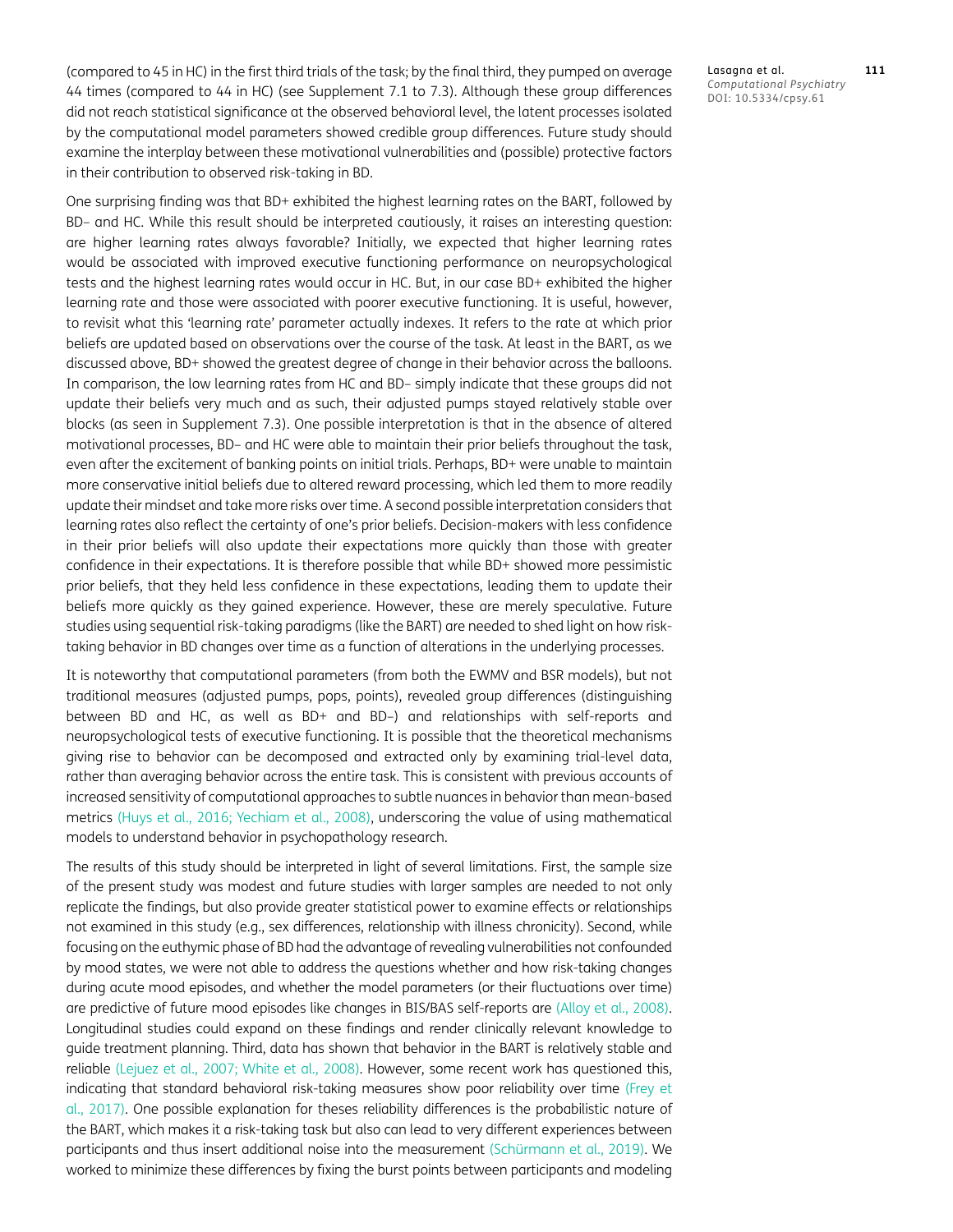participants at the individual level using the trial level data via the cognitive model, while also arranging a set of practice trials to allow for greater stability of performance during the task itself. Nevertheless, future work should establish the reliability of key parameters using the BART and other risk-taking tasks. Fourth, we did not include a control group with lifetime SUD but not BD. Inclusion of such a group in future investigations would help examine which aspects of our findings were unique to SUD in the context of BD (i.e., BD+) and which were characteristic of prior SUD more generally. Fifth, the current study was not preregistered because we chose this specific computational analysis approach after the data was collected. Sixth, there were differences in LOO values between BD groups and HC. This may indicate small differences in strategy between BD and HC (i.e., behavioral inconsistency within BD groups and/or greater exploration in BD+). Additional studies should explore the possibility of disparate decision-making strategies to further clarify this. Seventh, we recognize the possibility that findings related to decision consistency may be a function of increasing general psychiatric vulnerability (and not specific to BD and SUD, per se; [e.g., Moutoussis et al., 2021]) and future work should compare across diverse diagnostic groups to examine this directly. Eighth, our simulation results indicated that we could confidently interpret differences identified by the EWMV model for a 20-trial BART, which allowed us to accomplish our goals of assessing group differences on model parameters. However, we recognize that this is not the goal of all studies and, consequently, using the EWMV model on a 20-trial BART may not always be appropriate. Therefore, future work (especially those interested in loss aversion and interpreting precise values of parameters) should employ tasks with a larger number of trials. Ninth, participants were trained with a variable distribution of burst points (during the initial practice), while the models used assumed a flat probability of the balloon bursting on each trial. One could argue that the probability of the balloon bursting should match this training phase (i.e., modeling a variable burst probability per trial rather than a constant one), but the use of a flat probability is well-supported by prior evidence (see Supplement 7.4 for complete discussion). Tenth, as we built on past work showing that the EMWV showed better prediction of data out of sample ([Park et al., 2021](#page-19-12)) and our study was not designed to carry out extensive model comparisons, we did not perform a formal model recovery analysis by simulating data using the EMWV and BSR models within our study design and checking that our model comparison approach can infer the correct model in the case of each group. Taken together, pre-registered replications with larger sample sizes, more trials, additional populations, and more observations would help further validate and clarify the findings reported here.

In summary, the present study used a computational (EWMV) model to characterize the cognitive processes underlying behavior in risky decision-making in euthymic BD. The EWMV model could distinguish between groups based on both BD diagnosis and history of SUD, showing that more inconsistent behavior during risk-taking was general to BD, but additional differences (reduced loss aversion, more pessimistic prior beliefs, and a potentially maladaptive tendency to update beliefs based on recent experience) were unique to BD with history of SUD. Taken together, our findings suggest that reduced behavioral consistency is a crucial feature of risky decision-making in BD and that SUD in BD may reflect additional trait vulnerabilities (e.g., reduced loss aversion) contributing to risky behavior even when mood symptoms and substance use are in remission.

# **ADDITONAL FILE**

The additonal file for this article can be found as follows:

**• Supplemental Information.** Supplementary materials, methods, and results. DOI: [https://](https://doi.org/10.5334/cpsy.61.s1) [doi.org/10.5334/cpsy.61.s1](https://doi.org/10.5334/cpsy.61.s1)

# **ACKNOWLEDGEMENTS**

This research was supported by National Center for Advancing Translational Sciences (UL1TR002240), University of Michigan Depression Center Rachel Upjohn Clinical Scholar Award, the National Institute of Mental Health (K23MH108823), and the Heinz C. Prechter Bipolar Research Program. Portions of the results were presented at the 2019 Annual Conference for the Society for Research on Psychopathology, Buffalo, New York, United States.

Lasagna et al. **112** *Computational Psychiatry* DOI: 10.5334/cpsy.61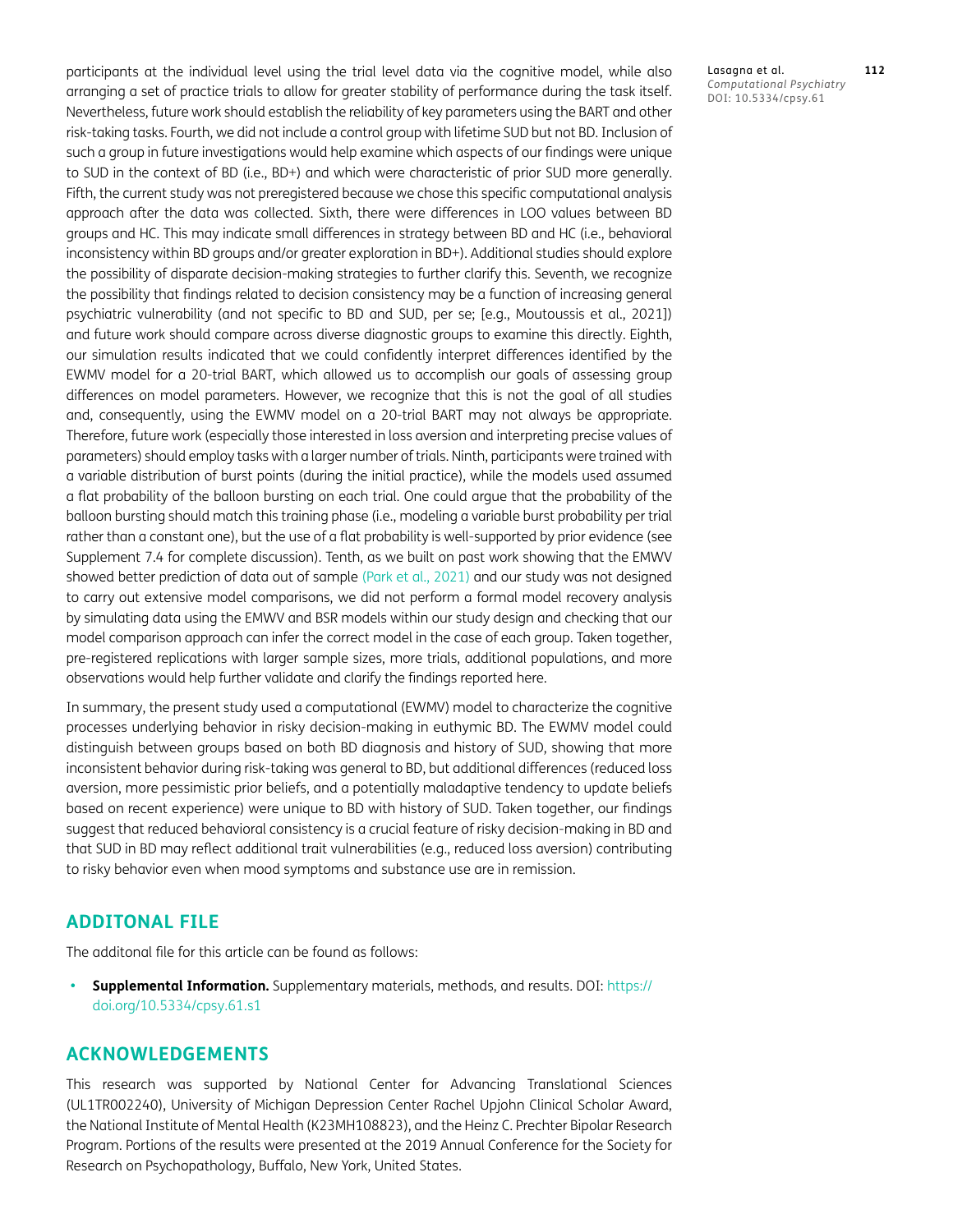# **COMPETING INTERESTS**

The authors have no competing interests to declare.

Lasagna et al. **113** *Computational Psychiatry* DOI: 10.5334/cpsy.61

# **AUTHOR CONTRIBUTIONS**

Timothy J. Pleskac and Ivy F. Tso share senior authorship.

# <span id="page-17-0"></span>**AUTHOR AFFILIATIONS**

**Carly A. Lasagna <sup>1</sup>** [orcid.org/0000-0003-3760-4505](https://orcid.org/0000-0003-3760-4505)

Department of Psychology, University of Michigan, Ann Arbor, Michigan, US; Department of Psychiatry, University of Michigan, Ann Arbor, Michigan, US

**Timothy J. Pleskac ©** [orcid.org/0000-0001-5761-1900](https://orcid.org/0000-0001-5761-1900) Department of Psychology, University of Kansas, Lawrence, Kansas, US

**Cynthia Z. Burton iD** [orcid.org/0000-0002-9703-8106](https://orcid.org/0000-0002-9703-8106) Department of Psychiatry, University of Michigan, Ann Arbor, Michigan, US **Melvin G. McInnis D** [orcid.org/0000-0002-0375-6247](https://orcid.org/0000-0002-0375-6247)

Department of Psychiatry, University of Michigan, Ann Arbor, Michigan, US

**Stephan F. Taylor** Department of Psychiatry, University of Michigan, Ann Arbor, Michigan, US

**Ivy F. Tso C**[orcid.org/0000-0002-0984-1186](https://orcid.org/0000-0002-0984-1186)

Department of Psychology, University of Michigan, Ann Arbor, Michigan, US; Department of Psychiatry, University of Michigan, Ann Arbor, Michigan, US

# **REFERENCES**

- <span id="page-17-1"></span>**Ahn, W., Haines, N.,** & **Zhang, L.** (2017). Revealing Neurocomputational Mechanisms of Reinforcement Learning and Decision-Making With the hBayesDM Package. *Computational Psychiatry, 1*, 24–57. DOI: [https://doi.org/10.1162/CPSY\\_a\\_00002](https://doi.org/10.1162/CPSY_a_00002 )
- <span id="page-17-7"></span>**Alloy, L. B., Abramson, L. Y., Walshaw, P. D., Cogswell, A., Grandin, L. D., Hughes, M. E., Iacoviello, B. M., Whitehouse, W. G., Urosevic, S., Nusslock, R.,** & **Hogan, M. E.** (2008). Behavioral Approach System and Behavioral Inhibition System sensitivities and bipolar spectrum disorders: prospective prediction of bipolar mood episodes. *Bipolar Disorders, 10*(2), 310–322. DOI: [https://doi.org/10.1111/j.1399-](https://doi.org/10.1111/j.1399-5618.2007.00547.x ) [5618.2007.00547.x](https://doi.org/10.1111/j.1399-5618.2007.00547.x )
- **Alloy, L. B., Bender, R. E., Wagner, C. A., Whitehouse, W. G., Abramson, L. Y., Hogan, M. E., Sylvia, L. G.,** & **Harmon-Jones, E.** (2009). Bipolar Spectrum-Substance Use Co-Occurrence: Behavioral Approach System (BAS) Sensitivity and Impulsiveness as Shared Personality Vulnerabilities. *Journal of Personality and Social Psychology, 97*(3), 549–565. DOI: [https://doi.org/10.1037/a0016061](https://doi.org/10.1037/a0016061 )
- <span id="page-17-6"></span>**American Psychiatric Association.** (2013). Diagnostic and statistical manual of mental disorders (5th Edition). DOI: [https://doi.org/10.1176/appi.books.9780890425596](https://doi.org/10.1176/appi.books.9780890425596 )
- <span id="page-17-2"></span>**Ball, S. A., Carroll, K. M.,** & **Rounsaville, B. J.** (1994). Sensation seeking, substance abuse, and psychopathology in treatment-seeking and community cocaine abusers. *Journal of Consulting and Clinical Psychology, 62*(5), 1053–1057. DOI: [https://doi.org/10.1037/0022-006X.62.5.1053](https://doi.org/10.1037/0022-006X.62.5.1053 )
- <span id="page-17-4"></span>**Bauer, I. E., Meyer, T. D., Sanches, M., Spiker, D., Zunta-Soares, G.,** & **Soares, J. C.** (2017). Are self-rated and behavioural measures of impulsivity in bipolar disorder mainly related to comorbid substance use problems? *Cognitive Neuropsychiatry, 22*(4), 298–314. DOI: [https://doi.org/10.1080/13546805.2017.1324951](https://doi.org/10.1080/13546805.2017.1324951 )
- <span id="page-17-5"></span>**Bechara, A., Damasio, A. R., Damasio, H.,** & **Anderson, S. W.** (1994). Insensitivity to future consequences following damage to human prefrontal cortex. *Cognition, 50*(1–3), 7–15. DOI: [https://doi.](https://doi.org/10.1016/0010-0277(94)90018-3 ) [org/10.1016/0010-0277\(94\)90018-3](https://doi.org/10.1016/0010-0277(94)90018-3 )
- <span id="page-17-9"></span>**Betancourt, M.** (2017). A conceptual introduction to Hamiltonian Monte Carlo. ArXiv Preprint ArXiv:1701.02434.
- <span id="page-17-3"></span>**Busemeyer, J. R.,** & **Stout, J. C.** (2002). A contribution of cognitive decision models to clinical assessment: Decomposing performance on the Bechara gambling task. In *Psychological Assessment* (Vol. 14, Issue 3, pp. 253–262). American Psychological Association Inc. DOI: [https://doi.org/10.1037/1040-3590.14.3.253](https://doi.org/10.1037/1040-3590.14.3.253 )
- <span id="page-17-8"></span>**Carpenter, B., Gelman, A., Hoffman, M. D., Lee, D., Goodrich, B., Betancourt, M., Brubaker, M. A., Guo, J., Li, P.,** & **Riddell, A.** (2017). Stan: A probabilistic programming language. *Journal of Statistical Software, 76*(1). DOI: [https://doi.org/10.18637/jss.v076.i01](https://doi.org/10.18637/jss.v076.i01 )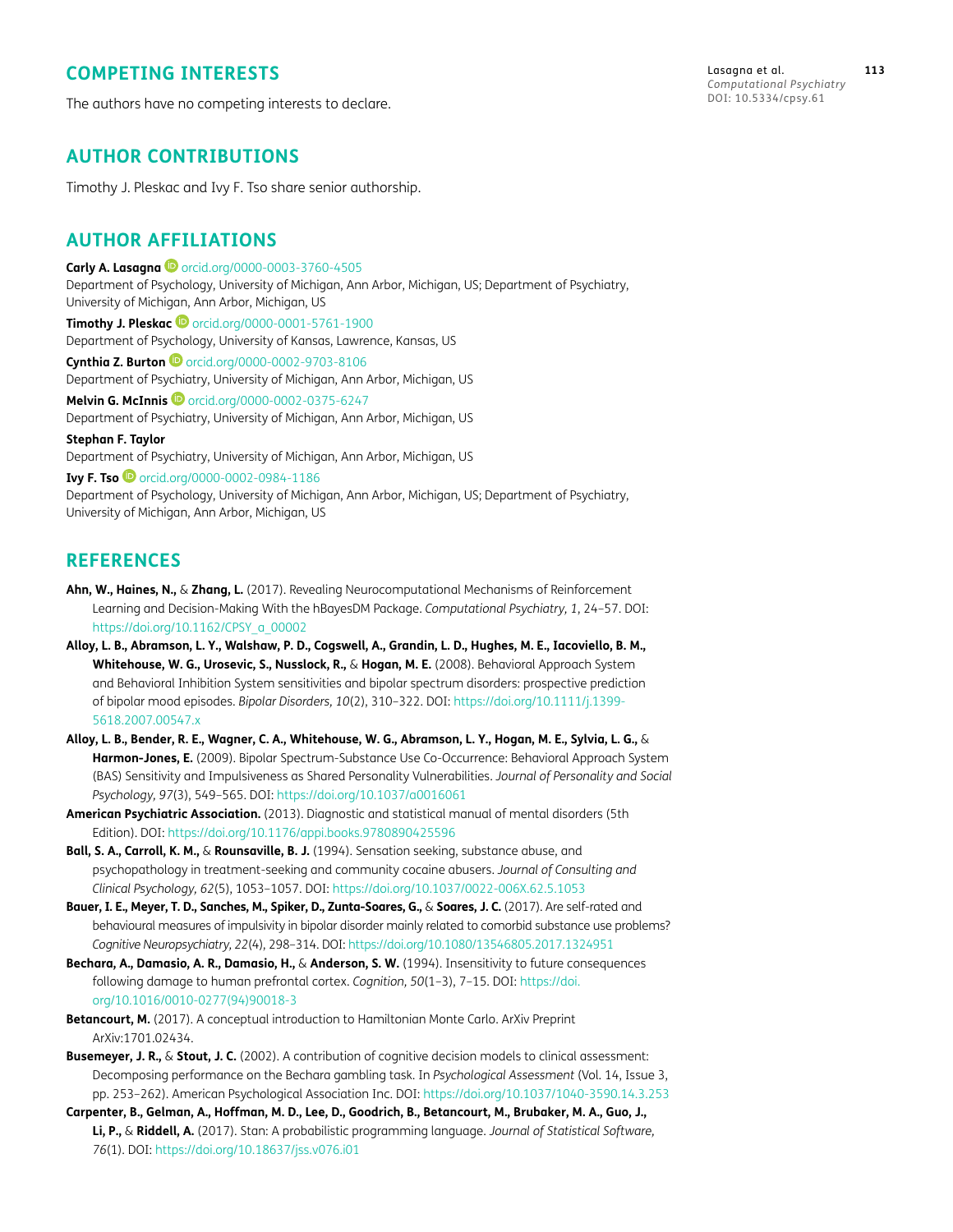- <span id="page-18-17"></span>**Carver, C. S.,** & **White, T. L.** (1994). Behavioral Inhibition, Behavioral Activation, and Affective Responses to Impending Reward and Punishment: The BIS/BAS Scales. *Journal of Personality and Social Psychology, 67*(2), 319–333. DOI: [https://doi.org/10.1037/0022-3514.67.2.319](https://doi.org/10.1037/0022-3514.67.2.319 )
- <span id="page-18-0"></span>**Cerullo, M. A.,** & **Strakowski, S. M.** (2007). The prevalence and significance of substance use disorders in bipolar type I and II disorder. *Substance Abuse Treatment, Prevention, and Policy, 2*(1), 29. DOI: [https://](https://doi.org/10.1186/1747-597X-2-29 ) [doi.org/10.1186/1747-597X-2-29](https://doi.org/10.1186/1747-597X-2-29 )
- <span id="page-18-12"></span>**Chandler, R. A., Wakeley, J., Goodwin, G. M.,** & **Rogers, R. D.** (2009). Altered Risk-Aversion and Risk-Seeking Behavior in Bipolar Disorder. *Biological Psychiatry, 66*(9), 840–846. DOI: [https://doi.org/10.1016/j.](https://doi.org/10.1016/j.biopsych.2009.05.011 ) [biopsych.2009.05.011](https://doi.org/10.1016/j.biopsych.2009.05.011 )
- <span id="page-18-6"></span>**Cronin, C.,** & **Zuckerman, M.** (1992). Sensation seeking and bipolar affective disorder. *Personality and Individual Differences, 13*(3), 385–387. DOI: [https://doi.org/10.1016/0191-8869\(92\)90121-5](https://doi.org/10.1016/0191-8869(92)90121-5 )
- <span id="page-18-3"></span>**Diamond, A.** (2013). Executive Functions. *Annual Review of Psychology, 64*(1), 135–168. DOI: [https://doi.](https://doi.org/10.1146/annurev-psych-113011-143750 ) [org/10.1146/annurev-psych-113011-143750](https://doi.org/10.1146/annurev-psych-113011-143750 )
- <span id="page-18-11"></span>**Figner, B., Mackinlay, R., Wilkening, F.,** & **Weber, E.** (2009). Affective and deliberative processes in risky choice: Age differences in risk taking in the Columbia Card Task. *The Journal of Experimental Psychology: Learning, Memory, and Cognition, 35,* 709–730. DOI: [https://doi.org/10.1037/a0014983](https://doi.org/10.1037/a0014983 )
- <span id="page-18-15"></span>**First, M. B., Spitzer, R. L., Gibbon, M.,** & **Williams, J. B. W.** (2002). *Structured Clinical Interview for DSM-IV-TR Axis I Disorders, Research Version, Patient Edition (SCID-I/P).* Biometrics Research.
- <span id="page-18-9"></span>**Frey, R., Pedroni, A., Mata, R., Rieskamp, J.,** & **Hertwig, R.** (2017). Risk preference shares the psychometric structure of major psychological traits. *Science Advances, 3*(10), e1701381. DOI; [https://doi.org/10.1126/](https://doi.org/10.1126/sciadv.1701381 ) [sciadv.1701381](https://doi.org/10.1126/sciadv.1701381 )
- <span id="page-18-18"></span>**Gelman, A.,** & **Rubin, D. B.** (1992). Inference from Iterative Simulation Using Multiple Sequences. *Statistical Science, 7*(4), 457 – 472. DOI: [https://doi.org/10.1214/ss/1177011136](https://doi.org/10.1214/ss/1177011136 )
- <span id="page-18-1"></span>**Gray, J. A.** (1981). A critique of Eysenck's theory of personality. In H. Eysenck (Ed.), *A model for personality* (pp. 246–276). Springer. DOI; [https://doi.org/10.1007/978-3-642-67783-0\\_8](https://doi.org/10.1007/978-3-642-67783-0_8 )
- <span id="page-18-16"></span>**Hamilton, M.** (1960). A Rating Scale for Depression. *Journal of Neurology, Neurosurgery, and Psychiatry, 23*(1), 56. DOI: [https://doi.org/10.1136/jnnp.23.1.56](https://doi.org/10.1136/jnnp.23.1.56 )
- <span id="page-18-8"></span>**Henry, C., Bellivier, F., Sorbara, F., Tangwongchai, S., Lacoste, J., Faure-Chaigneau, M.,** & **Leboyer, M.**  (2001). Bipolar sensation seeking is associated with a propensity to abuse rather than to temperamental characteristics. DOI: [https://doi.org/10.1016/S0924-9338\(01\)00580-6](https://doi.org/10.1016/S0924-9338(01)00580-6 )
- **Hidiro**ǧ**lu, C., Demirci Esen, Ö., Tunca, Z., Neslihan Gårz Yalçìn,** Ş**., Lombardo, L., Glahn, D. C.,** & **Özerdem, A.** (2013). Can risk-taking be an endophenotype for bipolar disorder? A study on patients with bipolar disorder type I and their first-degree relatives. J*ournal of the International Neuropsychological Society, 19*(4), 474–482. DOI: [https://doi.org/10.1017/S1355617713000015](https://doi.org/10.1017/S1355617713000015 )
- <span id="page-18-7"></span>**Holmes, M. K., Bearden, C. E., Barguil, M., Fonseca, M., Monkul, E. S., Nery, F. G., Soares, J. C., Mintz, J.,** & **Glahn, D. C.** (2009). Conceptualizing impulsivity and risk taking in bipolar disorder: Importance of history of alcohol abuse. *Bipolar Disorders, 11*(1), 33–40. DOI: [https://doi.org/10.1111/j.1399-5618.2008.00657.x](https://doi.org/10.1111/j.1399-5618.2008.00657.x )
- <span id="page-18-4"></span>**Hoyle, R., Fejfar, M.,** & **Miller, J.** (2000). Personality and sexual risk taking: A quantitative review. *Journal of Personality, 68*(6), 1203–1231. DOI: [https://doi.org/10.1111/1467-6494.00132](https://doi.org/10.1111/1467-6494.00132 )
- <span id="page-18-13"></span>**Huys, Q., Maia, T.,** & **Frank, M.** (2016). Computational psychiatry as a bridge from neuroscience to clinical applications. *Nature Neuroscience, 19*(3), 404–413. DOI: [https://doi.org/10.1038/nn.4238](https://doi.org/10.1038/nn.4238 )
- <span id="page-18-5"></span>**Jonah, B. A.** (1997). Sensation seeking and risky driving: A review and synthesis of the literature. *Accident Analysis & Prevention, 29*(5), 651–665. DOI: [https://doi.org/10.1016/S0001-4575\(97\)00017-1](https://doi.org/10.1016/S0001-4575(97)00017-1 )
- <span id="page-18-20"></span>**Kassambara, A.** (2020). ggpubr: "ggplot2" Based Publication Ready Plots (R package version 0.4.0). [https://](https://CRAN.R-project.org/package=ggpubr) [CRAN.R-project.org/package=ggpubr](https://CRAN.R-project.org/package=ggpubr).
- <span id="page-18-2"></span>**Kim, D. Y.,** & **Lee, J. H.** (2011). Effects of the BAS and BIS on decision-making in a gambling task. *Personality and Individual Differences, 50*(7), 1131–1135. DOI: [https://doi.org/10.1016/j.paid.2011.01.041](https://doi.org/10.1016/j.paid.2011.01.041 )
- <span id="page-18-19"></span>**Kumar, R., Carroll, C., Hartikainen, A.,** & **Martin, O.** (2019). ArviZ a unified library for exploratory analysis of Bayesian models in Python. *Journal of Open Source Software, 4*(33), 1143. DOI: [https://doi.org/10.21105/](https://doi.org/10.21105/joss.01143 ) [joss.01143](https://doi.org/10.21105/joss.01143 )
- <span id="page-18-14"></span>**Lauriola, M., Panno, A., Levin, I.,** & **Lejuez, C.** (2014). Individual differences in risky decision making: a metaanalysis of sensation seeking and impulsivity with the Balloon Analogue Risk Task. *Journal of Behavioral Decision Making, 27*, 20–36. DOI: [https://doi.org/10.1002/bdm.1784](https://doi.org/10.1002/bdm.1784 )
- <span id="page-18-21"></span>**Lejuez, C. W., Aklin, W., Daughters, S., Zvolensky, M., Kahler, C.,** & **Gwadz, M.** (2007). Reliability and Validity of the Youth Version of the Balloon Analogue Risk Task (BART-Y) in the Assessment of Risk-Taking Behavior Among Inner-City Adolescents. *Journal of Clinical Child & Adolescent Psychology, 36*(1), 106– 111. DOI: [https://doi.org/10.1080/15374410709336573](https://doi.org/10.1080/15374410709336573 )
- <span id="page-18-10"></span>**Lejuez, C. W., Aklin, W. M., Jones, H. A., Strong, D. R., Richards, J. B., Kahler, C. W.,** & **Read, J. P.** (2003). The Balloon Analogue Risk Task (BART) differentiates smokers and nonsmokers. *Experimental and Clinical Psychopharmacology, 11*(1), 26–33. DOI: [https://doi.org/10.1037/1064-1297.11.1.26](https://doi.org/10.1037/1064-1297.11.1.26 )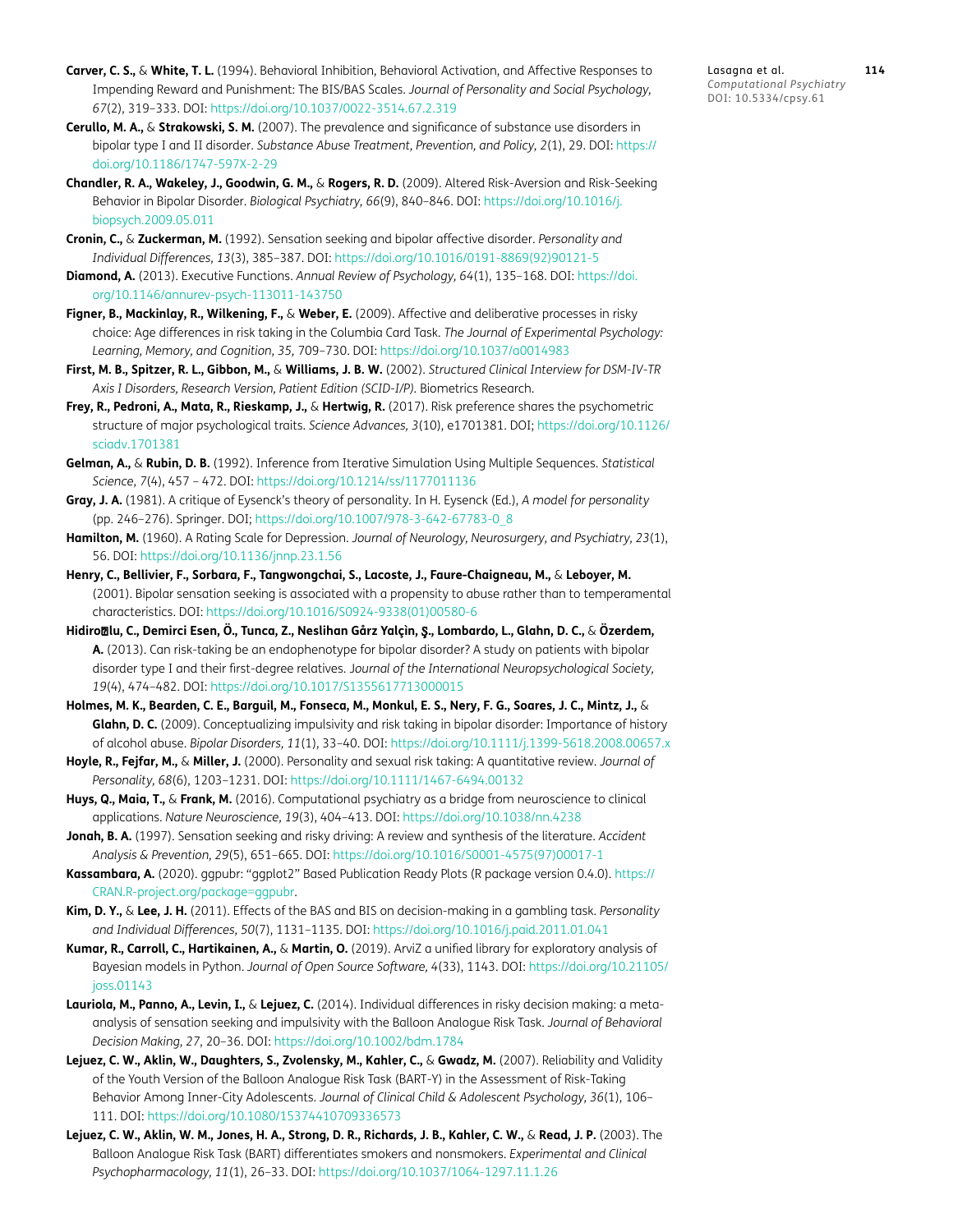- <span id="page-19-10"></span>**Lejuez, C. W., Richards, J. B., Read, J. P., Kahler, C. W., Ramsey, S. E., Stuart, G. L., Strong, D. R.,** & **Brown, R. A.** (2002). Evaluation of a behavioral measure of risk taking: The balloon analogue risk task (BART). *Journal of Experimental Psychology: Applied, 8(*2), 75–84. DOI: [https://doi.org/10.1037/1076-898X.8.2.75](https://doi.org/10.1037/1076-898X.8.2.75 )
- <span id="page-19-11"></span>**Lejuez, C. W., Simmons, B. L., Aklin, W. M., Daughters, S. B.,** & **Dvir, S.** (2004). Risk-taking propensity and risky sexual behavior of individuals in residential substance use treatment. *Addictive Behaviors, 29*(8), 1643–1647. DOI: [https://doi.org/10.1016/j.addbeh.2004.02.035](https://doi.org/10.1016/j.addbeh.2004.02.035 )
- <span id="page-19-13"></span>**Levy, B., Monzani, B. A., Stephansky, M. R.,** & **Weiss, R. D.** (2008). Neurocognitive impairment in patients with co-occurring bipolar disorder and alcohol dependence upon discharge from inpatient care. *Psychiatry Research, 161*(1), 28–35. DOI: [https://doi.org/10.1016/j.psychres.2007.09.009](https://doi.org/10.1016/j.psychres.2007.09.009 )
- <span id="page-19-7"></span>**Linke, J., King, A. V, Poupon, C., Hennerici, M. G., Gass, A.,** & **Wessa, M.** (2013). Impaired Anatomical Connectivity and Related Executive Functions: Differentiating Vulnerability and Disease Marker in Bipolar Disorder. *Biological Psychiatry, 74*(12), 908–916. DOI: [https://doi.org/10.1016/j.biopsych.2013.04.010](https://doi.org/10.1016/j.biopsych.2013.04.010 )
- <span id="page-19-5"></span>**Martinez-Aran, A., Vieta, E., Colom, F., Torrent, C., Sanchez-Moreno, J., Reinares, M., Benabarre, A., Goikolea, J. M., Brugue, E., Daban, C.,** & **Salamero, M.** (2004). Cognitive impairment in euthymic bipolar patients: implications for clinical and functional outcome. *Bipolar Disorders, 6*(3), 224–232. DOI; [https://](https://doi.org/10.1111/j.1399-5618.2004.00111.x ) [doi.org/10.1111/j.1399-5618.2004.00111.x](https://doi.org/10.1111/j.1399-5618.2004.00111.x )
- <span id="page-19-4"></span>**Meyer, B., Johnson, S. L.,** & **Winters, R.** (2001). Responsiveness to threat and incentive in bipolar disorder: Relations of the BIS/BAS scales with symptoms. Journal of *Psychopathology and Behavioral Assessment, 23*(3), 133–143. DOI: [https://doi.org/10.1023/A:1010929402770](https://doi.org/10.1023/A:1010929402770 )
- **Mur, M., Portella, M. J., Martinez-Arán, A., Pifarré, J., Vieta, E., Martínez-Arán, A., Pifarré, J.,** & **Vieta, E.** (2007). Persistent Neuropsychological Deficit in Euthymic Bipolar Patients. *The Journal of Clinical Psychiatry, 68*(07), 1078–1086. DOI: [https://doi.org/10.4088/JCP.v68n0715](https://doi.org/10.4088/JCP.v68n0715 )
- <span id="page-19-12"></span>**Park, H., Yang, J., Vassileva, J.,** & **Ahn, W.** (2021). Development of a novel computational model for the Balloon Analogue Risk Task: The exponential-weight mean–variance model. *Journal of Mathematical Psychology, 102*, 102532. DOI: [https://doi.org/10.1016/j.jmp.2021.102532](https://doi.org/10.1016/j.jmp.2021.102532 )
- <span id="page-19-15"></span>**Patil, I.** (2021). Visualizations with statistical details: The "ggstatsplot" approach. Journal of *Open Source Software, 6(*61). DOI: [https://doi.org/10.21105/joss.03167](https://doi.org/10.21105/joss.03167 )
- <span id="page-19-0"></span>**Perroud, N., Baud, P., Mouthon, D., Courtet, P.,** & **Malafosse, A.** (2011). Impulsivity, aggression and suicidal behavior in unipolar and bipolar disorders. *Journal of Affective Disorders, 134*(1–3), 112–118. DOI: [https://](https://doi.org/10.1016/j.jad.2011.05.048 ) [doi.org/10.1016/j.jad.2011.05.048](https://doi.org/10.1016/j.jad.2011.05.048 )
- <span id="page-19-3"></span>**Pleskac, T.** (2008). Decision making and learning while taking sequential risks. Journal of *Experimental Psychology: Learning, Memory, and Cognition, 34*(1), 167–185. DOI: [https://doi.org/10.1037/0278-](https://doi.org/10.1037/0278-7393.34.1.167 ) [7393.34.1.167](https://doi.org/10.1037/0278-7393.34.1.167 )
- <span id="page-19-2"></span>**Pleskac, T.** (2015). Learning models in decision making. In *The Wiley Blackwell handbook of judgment decision making.* John Wiley & Sons. DOI: [https://doi.org/10.1002/9781118468333.ch22](https://doi.org/10.1002/9781118468333.ch22 )
- <span id="page-19-14"></span>**R Core Team.** (2013). *R: A language and environment for statistical computing.* R Foundation for Statistical Computing. <http://www.R-project.org/>
- **Ramírez-Martín, A., Ramos-Martín, J., Mayoral-Cleries, F., Moreno-Küstner, B.,** & **Guzman-Parra, J.**  (2020). Impulsivity, decision-making and risk-Taking behaviour in bipolar disorder: A systematic review and meta-Analysis. *Psychological Medicine, 50*(13), 2141–2153. DOI: [https://doi.org/10.1017/](https://doi.org/10.1017/S0033291720003086 ) [S0033291720003086](https://doi.org/10.1017/S0033291720003086 )
- <span id="page-19-8"></span>**Reddy, L. F., Lee, J., Davis, M. C., Altshuler, L., Glahn, D. C., Miklowitz, D. J.,** & **Green, M. F.** (2014). Impulsivity and risk taking in bipolar disorder and schizophrenia. *Neuropsychopharmacology, 39*(2), 456–463. DOI: [https://doi.org/10.1038/npp.2013.218](https://doi.org/10.1038/npp.2013.218 )
- <span id="page-19-1"></span>**Reinharth, J., Braga, R.,** & **Serper, M.** (2017). Characterization of Risk-Taking in Adults with Bipolar Spectrum Disorders. *Journal of Nervous and Mental Disease, 205*(7), 580–584. DOI: [https://doi.org/10.1097/](https://doi.org/10.1097/NMD.0000000000000680 ) [NMD.0000000000000680](https://doi.org/10.1097/NMD.0000000000000680 )
- <span id="page-19-16"></span>**Rouder, J. N., Lu, J., Speckman, P., Sun, D.,** & **Jiang, Y.** (2005). A hierarchical model for estimating response time distributions. *Psychonomic Bulletin & Review, 12*(2). DOI: [https://doi.org/10.3758/BF03257252](https://doi.org/10.3758/BF03257252 )
- <span id="page-19-6"></span>**Ryan, K., Vederman, A., McFadden, E., Weldon, A., Kamali, M., Langenecker, S.,** & **McInnis, M.** (2012). Differential executive functioning performance by phase of bipolar disorder. *Bipolar Disorders, 14*(5), 527–536. DOI: [https://doi.org/10.1111/j.1399-5618.2012.01032.x](https://doi.org/10.1111/j.1399-5618.2012.01032.x )
- **Salavert, J., Caseras, X., Torrubia, R., Furest, S., Arranz, B., Dueñas, R.,** & **San, L.** (2007). The functioning of the Behavioral Activation and Inhibition Systems in bipolar I euthymic patients and its influence in subsequent episodes over an eighteen-month period. *Personality and Individual Differences, 42*(7), 1323–1331. DOI: [https://doi.org/10.1016/j.paid.2006.10.010](https://doi.org/10.1016/j.paid.2006.10.010 )
- <span id="page-19-9"></span>**Scholz, V., Houenou, J., Kollmann, B., Duclap, D., Poupon, C.,** & **Wessa, M.** (2016). Dysfunctional decisionmaking related to white matter alterations in bipolar i disorder. *Journal of Affective Disorders, 194*, 72–79. DOI: [https://doi.org/10.1016/j.jad.2015.12.019](https://doi.org/10.1016/j.jad.2015.12.019 )

Lasagna et al. **115** *Computational Psychiatry* DOI: 10.5334/cpsy.61